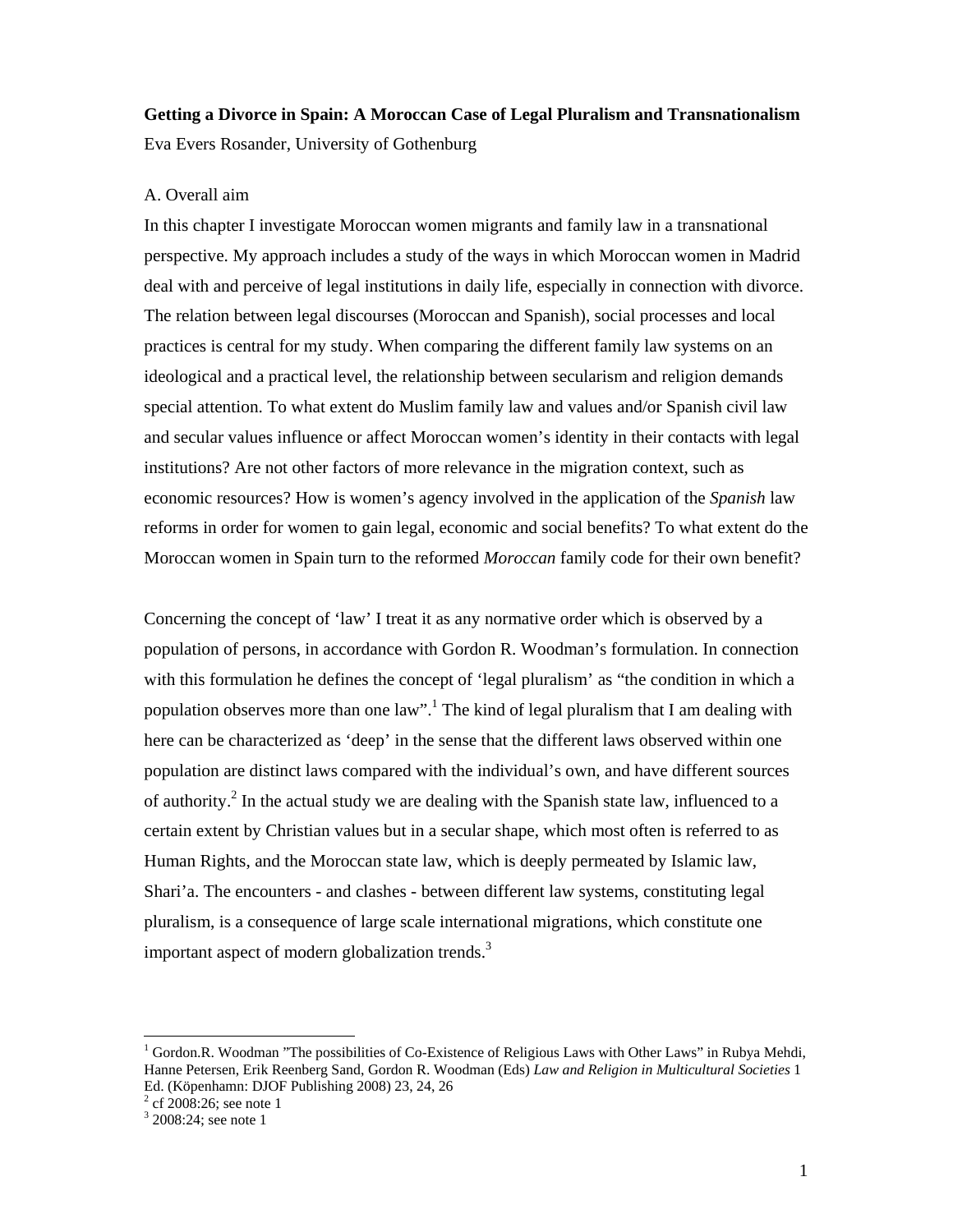To make things more clear, I will present a divorce case which I have followed for three years. It deals with one particular Moroccan couple living in Spain and their marriage and divorce story, such as it is told by the wife, her relative and her lawyer. I know little about the husband's reactions to the legal divorce procedures and his family members' opinions, as I have never met them. I got all my information through the wife, living in the Madrid suburb and indirectly from her brother in Morocco. I have been informed about the Spanish judge's handling of the legal acts through the wife's lawyer. My approach is anthropological in the sense that I am less interested in an analysis of the legal texts and more in the empirical data concerning the actors' thoughts and behaviour in the wife's strive for getting a divorce – or, in the husband's case, not to get it.<sup>4</sup> I have made anthropological fieldwork on Muslim women in Morocco (Qbila Anyera), Senegal (Mbacké and Dakar) and Spain (Ceuta, Tenerife and Madrid) for longer and shorter periods of time during the last thirty years.

Below I start with a few words on Human Rights (HR) and the Islamic law, Shari'a, as they constitute the two main sources of inspiration for Western respectively Moroccan family legislation. A short account follows of the old and the reformed Moroccan family law, and some characteristics of the old and the reformed Spanish Civil Code. A transnational perspective will be necessary to better understand how some Muslim women deal with the legal "multiple choice" situation in which they find themselves in Spain.

# B. Human Rights

 $\overline{\phantom{a}}$ 

In the Moroccan Constitutions of 1968 and 1972 The Declaration of Human Rights of 1948 has had a certain impact, especially what concerns equality for Moroccans (see article 5 I the Moroccan Constitution of 1972). However, in Morocco 95 percent of the inhabitants are Muslims and religious sources are often called upon in gender equality issues and references are made to the Quran concerning women's position in society. One conviction held by Moroccans is that Islam is not against equality between men and women because everybody is equal in front of God. However, Islam is against that men and women have identical rights in society. According to religion, women's subordination under men within the scope of the family is not to be negotiated by secular or religiously liberal forces. Put in other words: equality in Islamic legal tradition emphasizes two aspects. One is equality in the sense "of the same value". The other is sexually and religiously "the same" or "not the same". The latter

<sup>&</sup>lt;sup>4</sup> Anne M. O. Griffith: "Academic Narratives: Models and Methods in the Search for Meanings." In Sally Falk Moore (ed.) *Law and Anthropology*. (Oxford: Blackwell 2005)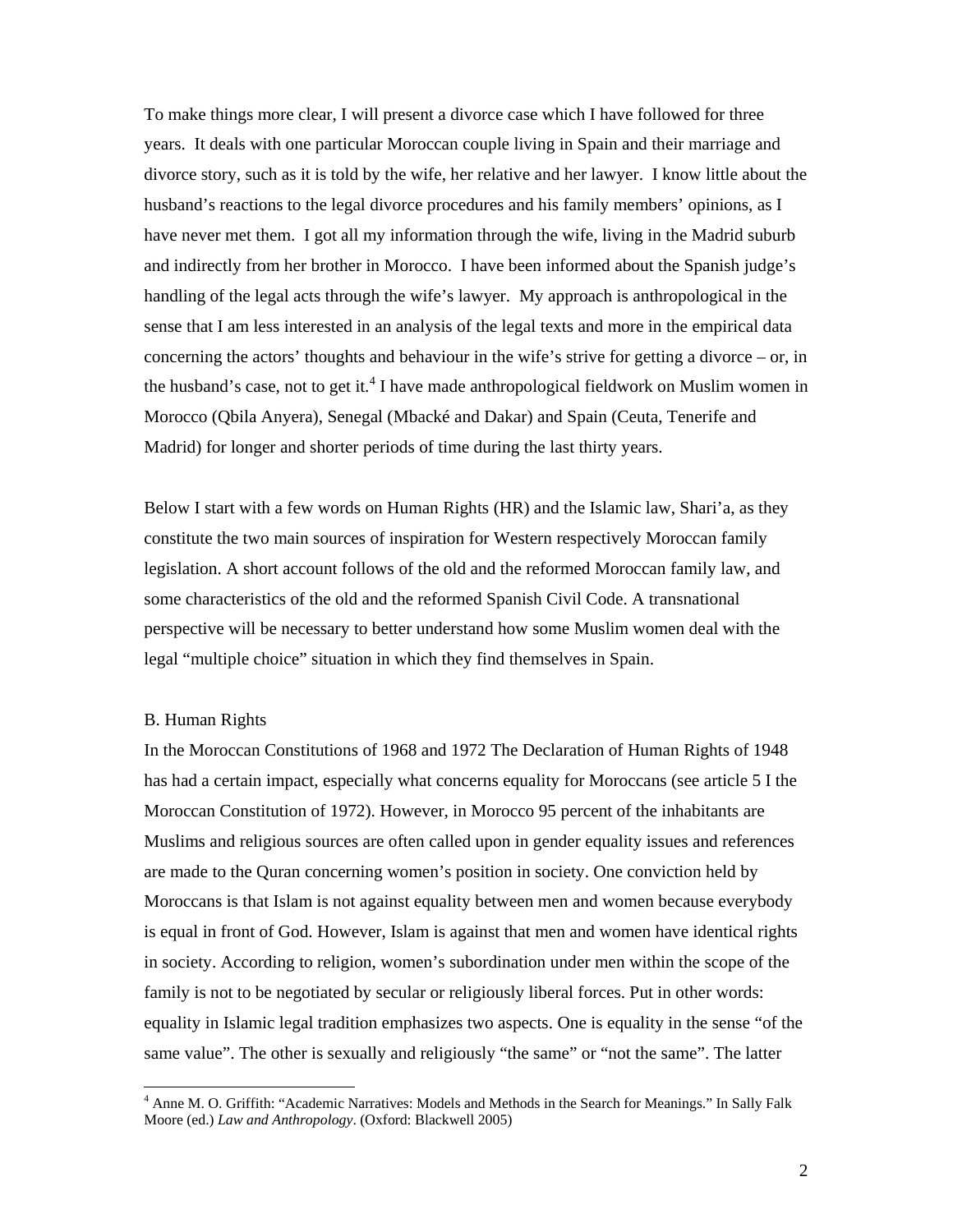aspect entails discrimination also for men, as those who are not Muslims are considered to be of lower or subordinated status.<sup>5</sup> How to cope with this double tendency in contemporary Moroccan society to both promote increased gender equality and to follow Islamic law and tradition?

In the revivalist Islamic Moroccan networks HR as formulated in the Declaration of HR have appeared to many Muslims as a product of the Western – read the North American – hemisphere. HR are not perceived as culturally or socially adapted to Muslim societies. Some Muslims go further in their critical attitude, considering HR to be ruthless and immoral tools for Western capitalism, intended to deviate the women of the Muslim world and to threaten the religious and national identity of the Moroccans. That is why Islamic equivalences have been created through other definitions of development, progress and equality, which have been loaded with moral and religious dimensions, particularly for application on women's position. When accounting for the Moroccan divorce legislation in the following I will show how gender, Islam and HR are interpreted and applied in varying contexts and cosmologies. The elasticity of concepts like HR in their Western respectively Islamic interpretation leaves space for cultural and regional variations as well as material needs and political influences and negotiations. The same is the case with the legislation, as we shall see.

### C. Shari'a, the Islamic law

 $\overline{a}$ 

It is obvious that family law is central everywhere to the reproduction of the social and cultural order: it arranges for the transfer of material resources from one generation to the other (succession), it organises care for the next generation (custody and guardianship) and it regulates sexual relations (marriage and divorce). All this involves gender relations and "the position of women", a topic often discussed in terms of the desirability of Westernisation or secularisation versus cultural authenticity or religion.<sup>6</sup> Muslim family law puts special emphasis on men's responsibility for the women, who are supposed to be subordinated and obedient to the male family members, even if the reformed Moroccan family law explicitly says, as we shall see, that the spouses share responsibility and decision making in the family. European civil laws are comparatively more focused on the individual and on gender equality, as mentioned above.

<sup>5</sup> Abdullahi An Na'im (ed.): *Islamic Law in a Changing World. A Global Resource Book*. (London: Zed Press. 2000); A.. Elizabeth Mayer: *Islam and Human Rights. Tradition and Politics*. (Boulder: Westview Press. 1991) <sup>6</sup> AnneliesMoors: "Introduction: Public Debates on Family Law Reform. Participants, Positions and Styles of Argumentation in the 1990s." *Islamic Law and Society*, 10,1. (Leiden: Brill 2003)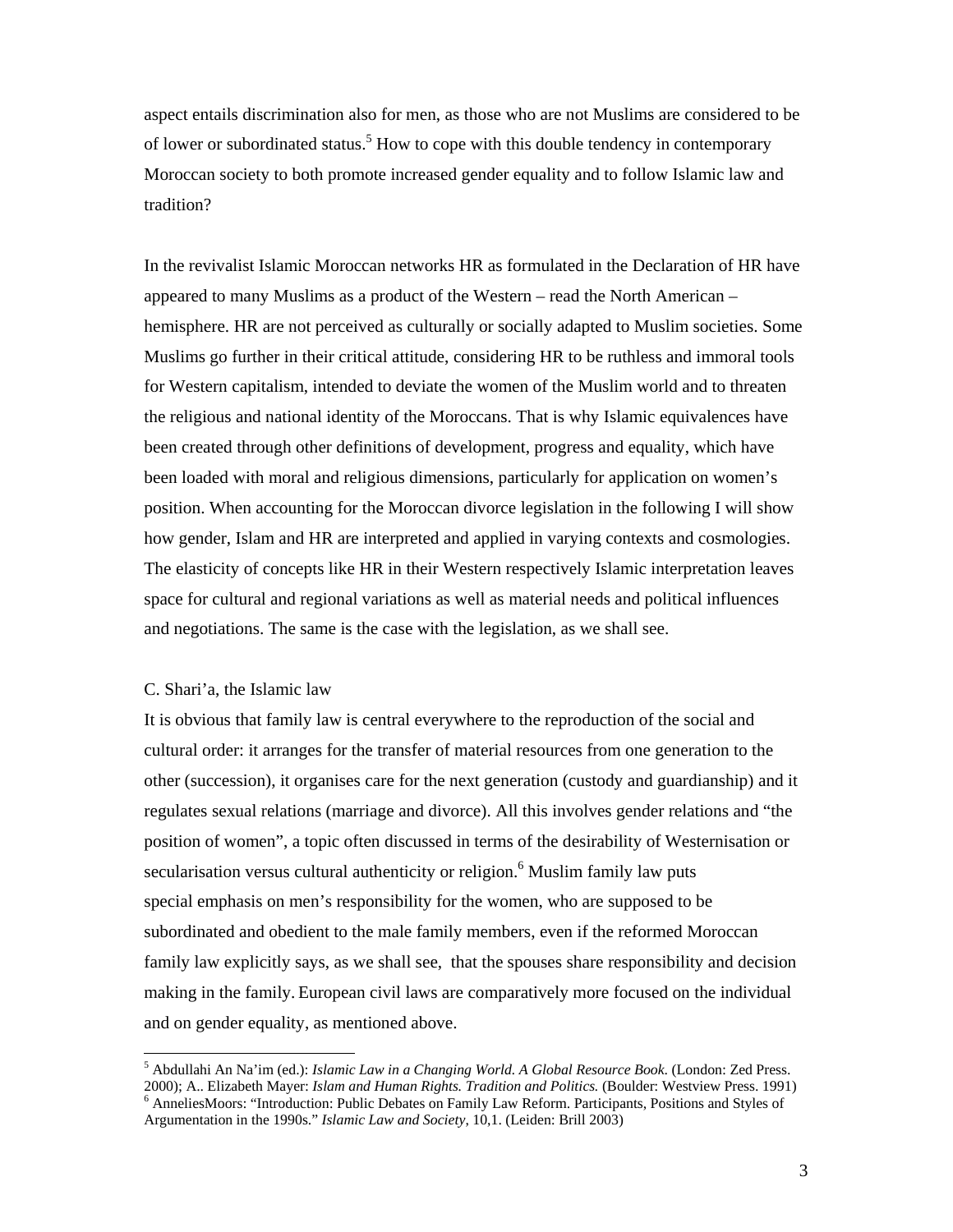On a "local" level in Morocco and also from Moroccans in Madrid I have learnt about Muslim women's submission under their male family members paired with strategies for more independent livelihoods, less restricted by male-dominated family norms. From my data it seems as if Muslim men, whether migrants or not, try to "moralize" the public sphere for women by invocations of religion and Islamic family law, thereby limiting women's access to the public sphere and to participation in the civil society. It is here that the "sacred" quality of law, of Shar'ia law, plays such an essential role for the maintenance of unequal gender relations in society. To explain the grip that legal norms based on Shari'a has on the Muslim mind, I will make a short account of the prevailing ideas about its origins and importance.

Islamic law is believed to emanate from God, from the divine will, revealed through the Prophet Mohammad in the Quran, and it is here to guide the religious community along the right path. The Islamic dogma says there is only one truth which embraces all other truths. Thus, Shari'a is not "rational", because it is "revealed"; it is seen as a Godly recommendation or norms for men and women to live by. The juridical order is not the concrete formulation of a daily practice which slowly shapes its institutions, developing its legislative technique. The religious tradition constitutes the basis of the juridical structure and this provokes a permanent conflict with the daily reality, although it does not imply that Law remains immutable. Interpretation (Arabic*: ijhtihad*) becomes a crucial concept for people living under Shari'a. In theory, the Muslim jurist is forced to formulate and interpret law by creating a parallel with a situation already foreseen.<sup>7</sup> In the West, law appears as a kind of protection of the individual's rights and is based on an idea about order as something that relies on the public force. In Islam, law is a guide for one's behaviour, which defines human actions and their effects. Its authority rests above all in people's conscience.<sup>8</sup>

So Shari'a is in the first place a guide for personal conduct without any territorial connection. The Muslim believer carries the law with him or her, even if the person does not live in an Islamic country. For the Moroccan migrants in Spain, it is only applicable within the field of personal status law. Crimes are always judged according to the Spanish Criminal Law. As the Muslim legal norm has a male bias it makes the position of women a sensitive issue, as we shall see, not least in a legal pluralistic perspective. If women's legal submission

<sup>&</sup>lt;sup>7</sup> Pablo Mandirola Brieux: *Introducción al derecho islámico*. (1 Ed. Madrid: Marcial Pons. 1998) 72<br><sup>8</sup> Ibid 1008:74: seg nota 6

 $8$  Ibid 1998:74; see note 6.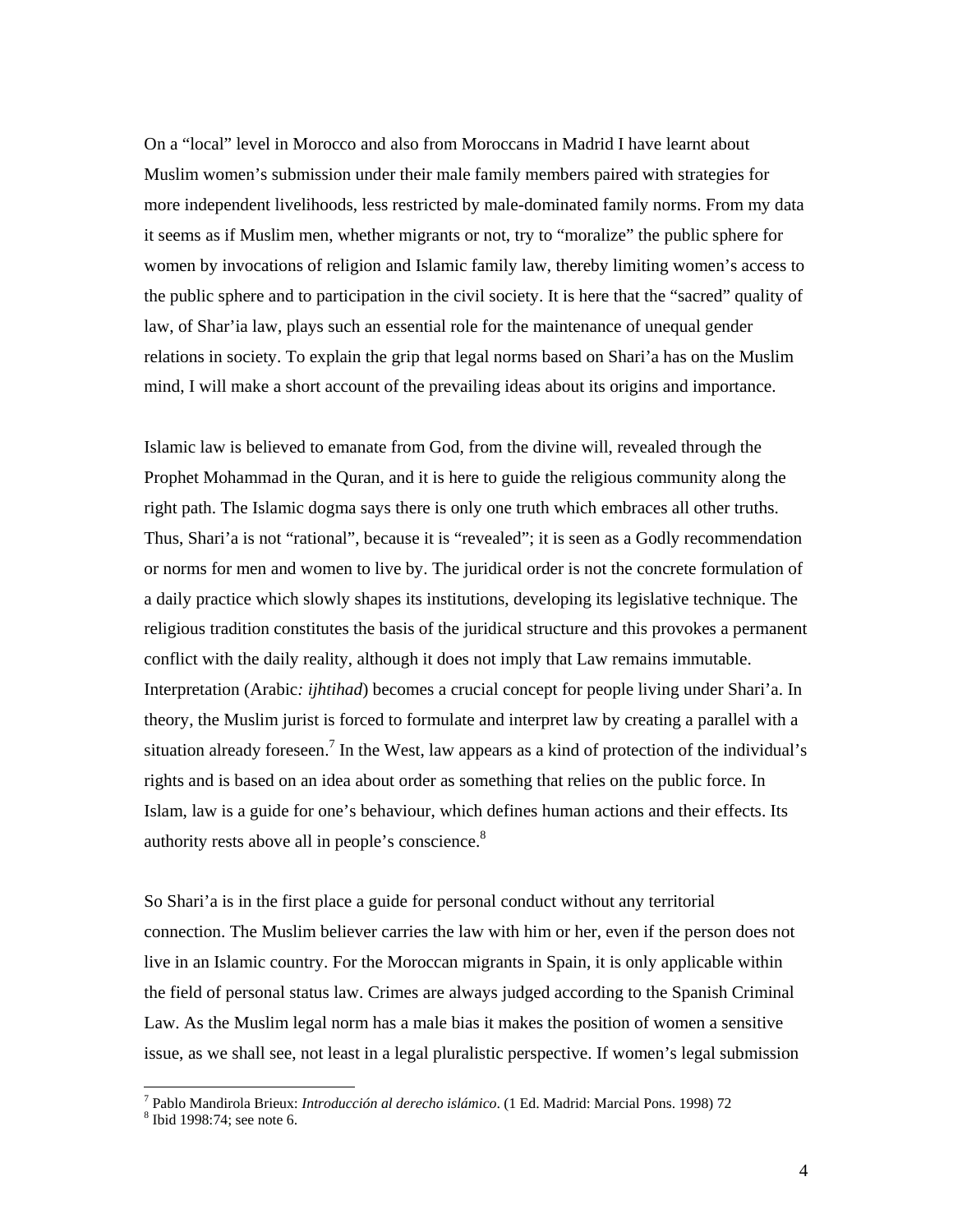to men is God's will, how can this be ignored while living in Spain with reference of HR values and Spanish ideas about social equality? And how can then the Muslim family law ever be changed without serious identity breaches, emotional unease and fear of God's revenge?

## D. Women and law

 $\overline{\phantom{a}}$ 

In an effort to modernize the Personal Status Code and to meet national and Western demands on legal reforms promoting gender equality, there exists an ongoing liberalisation of the Moroccan Family Law. In Spain, great changes in the Civil Code took place after General Franco's death in 1975. Until then, the family law was strongly influenced by a conservative Catholic ethic. The first legal reforms after Franco of the Civil Code were made in 1981 and the last ones, as mentioned, in 2005, representing a much more secularised legal ethic.

In Spain the Moroccan and the Spanish family law systems have existed side by side without being particularly questioned nor politically debated. First now, in relation to the increasing immigration of Moroccans to Spain – a number approaching 800 0000 persons has been mentioned - these issues have been brought to the fore by lawyers working with the immigrants' legal situation.<sup>9</sup> According to secular and religious traditions, ideas about family members' rights and obligations vary considerably. Occurrences of 'childmarriages' and 'honour-related' crimes and violence in Europe manifest that some norm systems do not focus on individuals with universal rights and obligations but rather on family members as parts of a group. This is also the case among most Moroccan migrants in Spain.

The Moroccan migrants in Madrid stress family and religious membership and family and religious loyalty before their identity as individuals with the same rights and status, regardless of sex and religious belonging, which constitutes the dominating Western perspective. In this context Susan Moller Okin's discussion about whether multiculturalism including legal pluralism is good or bad for women gets its meaning. She points at the contradictions or paradoxes in real life between the HR conventions, signed partially by Morocco and wholly by Spain, and all citizens' right to religious freedom and freedom of expressing his or her opinion. Okin asks us to be aware of the negative consequences for female Muslim immigrants that may follow from a too culturally relativistic attitude in Western countries

<sup>&</sup>lt;sup>9</sup> Saghir de la Rosa, G. Estéban and T. Ouald Ali: "Immigración y derecho internacional privado: una reflexion 'desde dos orillas': España y Marruecos." In *Actualidad Jurídica Aranzadi*. (Año XVI, 2006) 716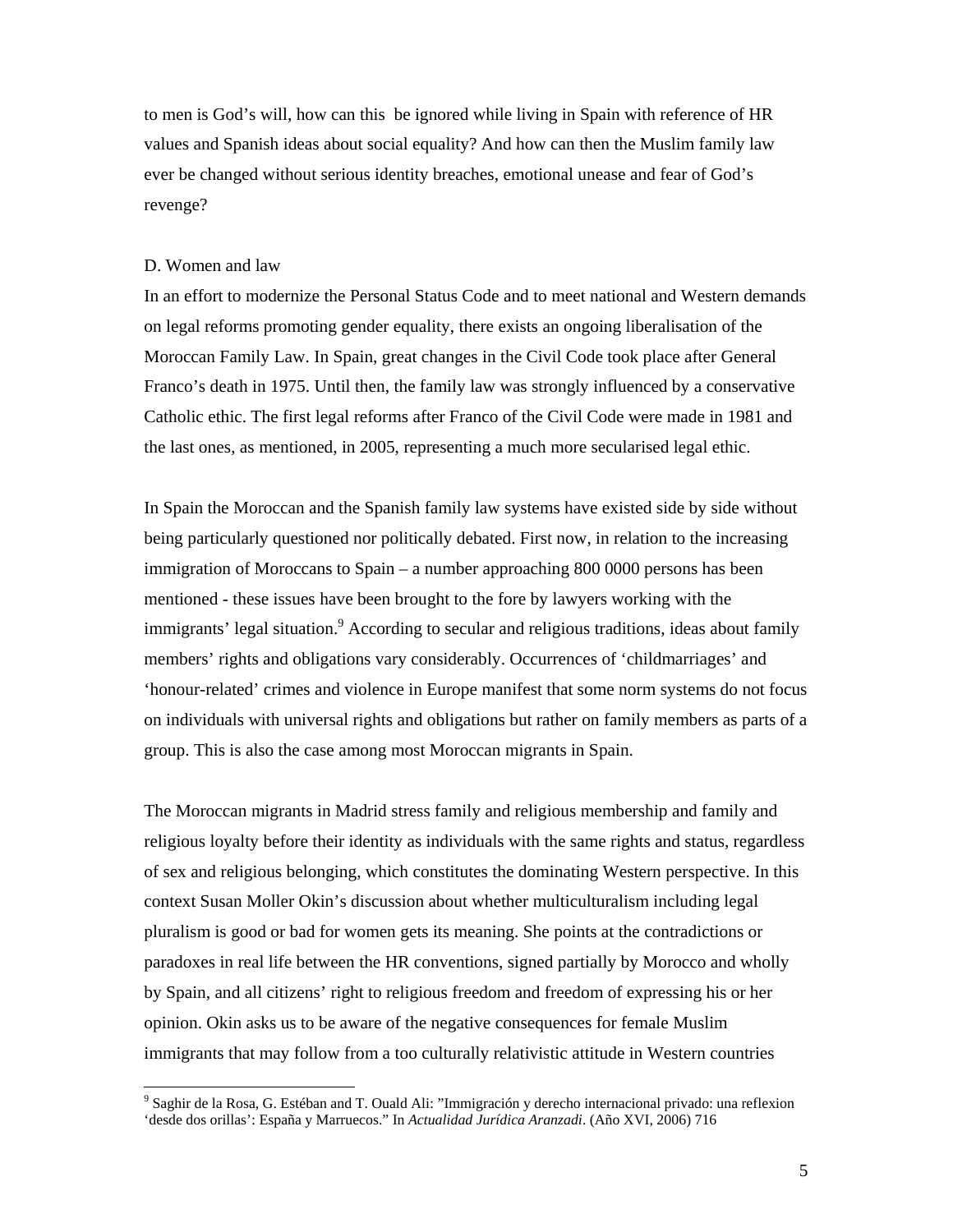towards the Islamic norm system that the Muslim migrants take with them. Especially Muslim men wish to continue applying it with the support of most European countries' International Private Laws.10

The centrality if Islam in everyday lives of Muslim women has been debated, generating two positions: the first underlining that religion is the main factor affecting women's conditions in Muslim societies. The second position does recognise the importance of Islam but does not endorse the idea of Islam as being the sole factor defining the conditions of women in Islamic societies. According to Sandra Hale, Islam should not be seen as a "super structure monolith" and she criticises what she calls the "reductionists" (representatives of the first position) who overlook the strategies of resistance, adaptation, or accommodation that women everywhere employ in situations of oppression and subordination (Hale 1997).<sup>11</sup>

My reaction to both positions is the following: within the field of Muslim family law, Islam as applied and interpreted by most Islamic countries has a powerful limiting grip over women's possibilities to live as independent civil citizens. In other spheres of life, Muslim women may be masters of adaptation, accommodation and manoeuvres. But the borders set up for women's lives in a Muslim community with a legal norm system for family life inspired and directed by Shari'a is rigid and mostly resistant to changes towards equal rights for men and women even in contemporary daily life, with exception for Tunisia, Turkey and in an increasing extent also Morocco, in spite of the fact that economic and social duties are actually shared within the family. The Muslim believers' argument which supports the resistance to change is the law's sacred origin. That is why asserting the secular character of family law is so important – just because it is not sacred one can more easily change it or reform it.<sup>12</sup>

I think Hale's attitude is of great value as she pinpoints the importance of seeing Muslim women as "actors in their own story", instead of pitying them as victims in an Islamist male complot. Still, I prefer a more nuanced view which allows us to be aware of Muslim women's reactions and attitudes to Islam in their daily lives. The case I will present below shows how religion does not hinder Muslim women to engage in Spanish legal processes, in order to

<sup>&</sup>lt;sup>10</sup> Susan Moller Okin: "Is Multiculturalism Bad for Women?" In Joshua Cohen, Howard Matthew and Nussbaum, Martha (Eds) Is Multiculturalism Bad for Women (1 Ed. Princeton: Princeton University Press. 1999)<br><sup>11</sup> S. Hale: *Islamism, Socialism and the State*. (Boulder: Westview Press 1997)<br><sup>12</sup> Oral communication with th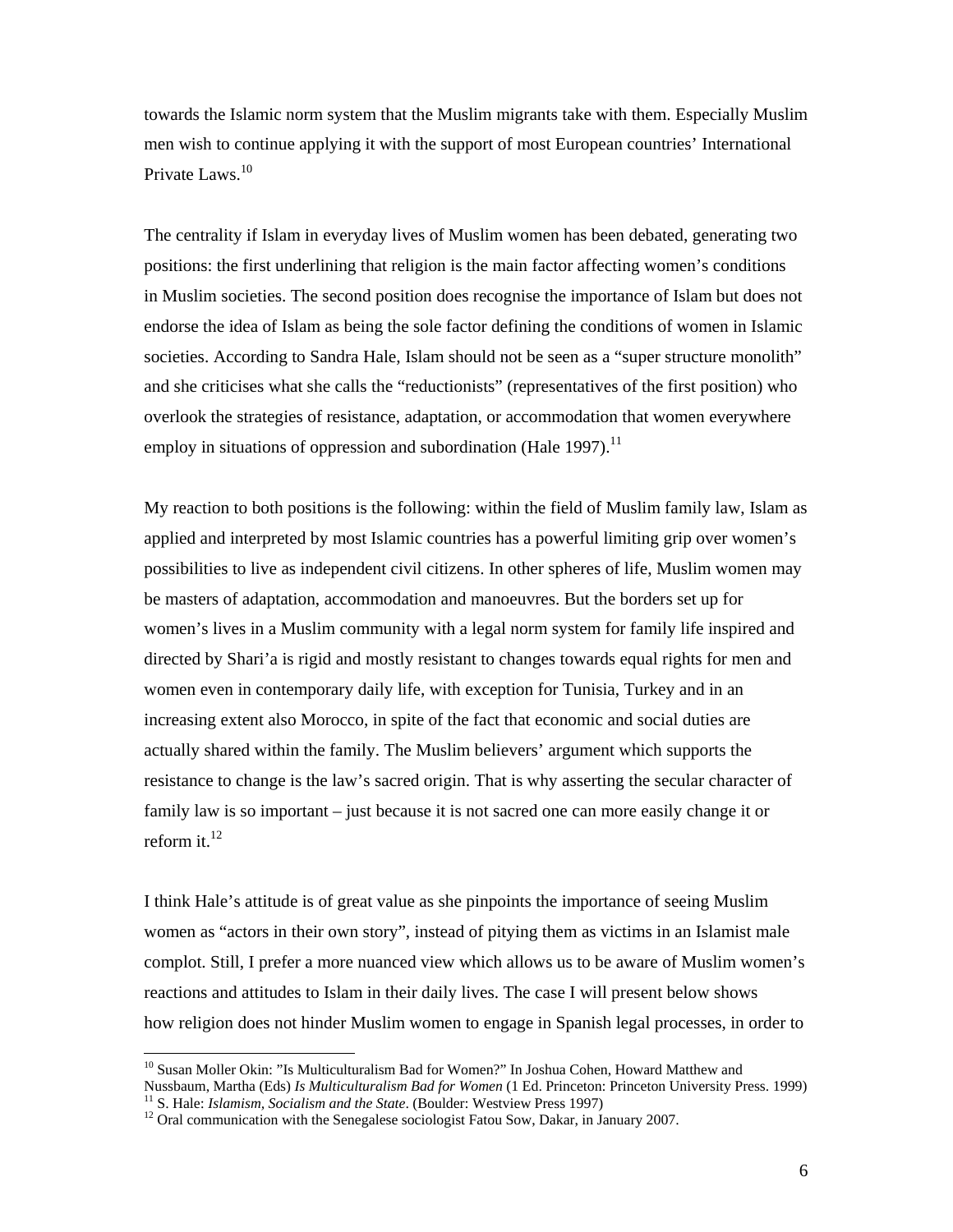gain economic benefits and to overcome bureaucratic obstacles, escaping male dominance and wife battering in Spain. At the same time the woman in question considers herself to be deeply religious. She resists with great emphasis all kinds of adaptation to Spanish social life. Other Moroccan women in similar situations may not be active Muslim believers. Their attitude to Morocco and its family law is often not at all positive after the bad experiences of the men's adherence to the Moroccan Family Code that they have had themselves or heard about from other women.

### E. The Moroccan Family Code

The Family Code (Moudawana) of 1957 has been reformed twice – in 1993 and in 2004 - in accordance with the principles of Islam, expressed in the Quran and formulated based on the Malekite Law School. This Law School was founded by Imam Malik and is spread in North Africa. The new Family Code of February  $3<sup>rd</sup>$  2004 replaced the former Moudawana, which had since long been heavily criticized by many women's groups for being too traditional and gender conservative. The new Family Code improved significantly the juridical frame for women's rights. Before the rights and duties of each spouse were fixed in separate articles of the law. After the family law reform there is a statement in one and the same article about the reciprocal rights and duties of the spouses. However, both the Family Code and its predecessor have the same source, namely Islamic legal doctrine known as *fiqh* and in the Moroccan case the Malikite *fiqh* . 13 According to Marie-Claire Foblets, the difference between the two legal texts consists primarily in the form and in some more substantive rules, which do not change both legal texts' reliance on the fundamental principles of Islamic law in general. Thus, Foblets underlines that the present Moudawana does not break with the traditions of Muslim family law. She makes clear that the legislators call upon the judges "in case of silence or insufficient specification in the written law, to turn to Malikite rite and *ijtihad* (the conclusions of jurisprudence) to find a solution (Art. 400)."<sup>14</sup>This does not mean, however, that there are no improvements in the new Family Code what concerns women. The reform element distinguishes itself particularly in the Moroccan legislators' wish to be just towards women and, as she formulates it, "to place them on equal footing with men as regards both in marriage and its dissolution as well as in their relationships with their children. This is new."

<sup>&</sup>lt;sup>13</sup> Marie-Claire Foblets: "Marriage and Divorce in the New Moroccan Family Code: Implications for Moroccans Residing in Europe". In 2008:145 f. see note 1.

 $14$  In 2008: 147, see note 1.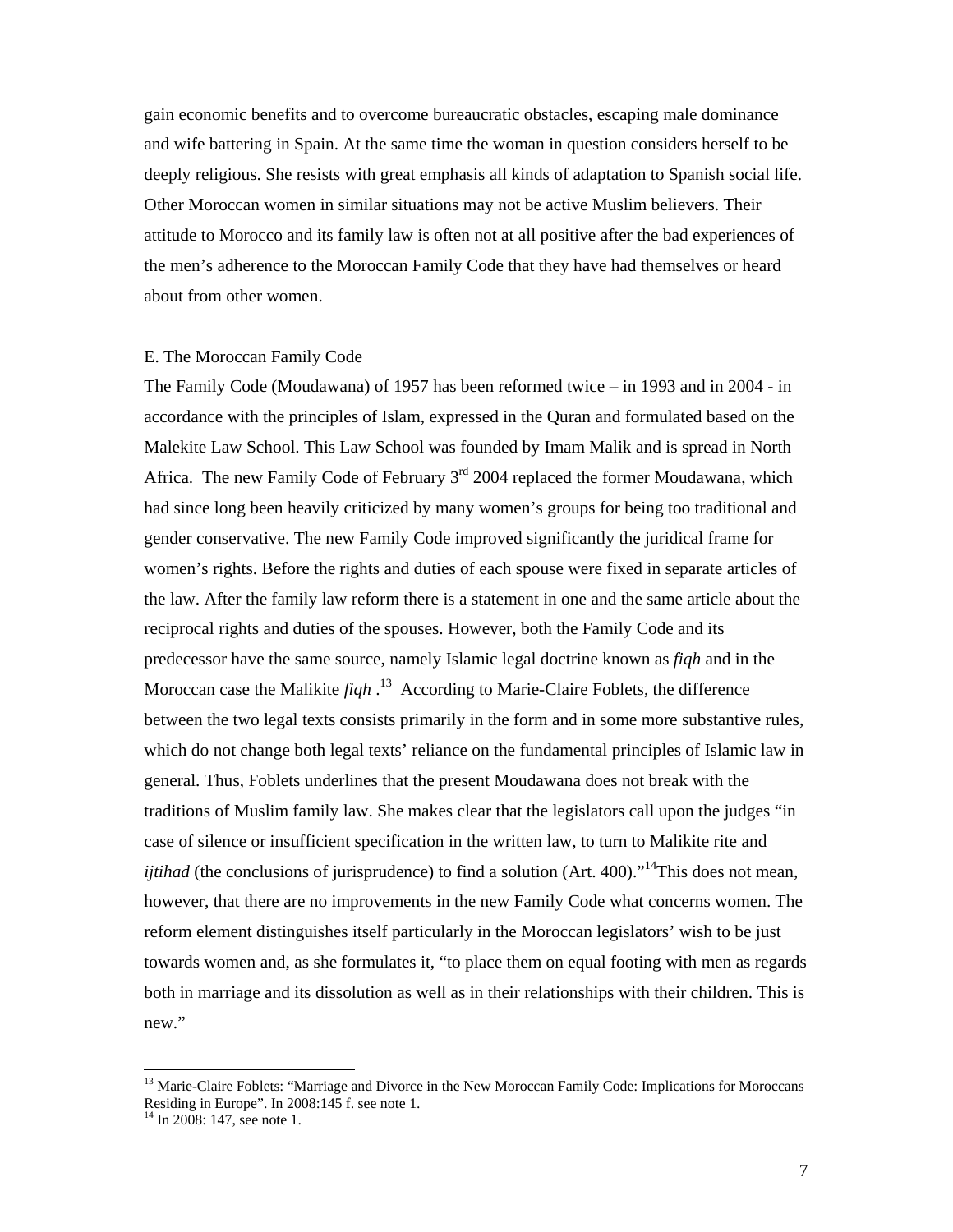According to Moroccan law, marriage is a civil contract, but it has a social and religious aim. This is the key for understanding the long lasting discrimination of the woman within the family, in spite of the equal political status of men and women declared in article 8 of the Spanish Constitutional text.<sup>15</sup> The minimum marriage age for girls was changed in 2004 from 15 to 18 years, the same age as for boys. Women were no longer forced to ask for a male tutor's (Arabic: *wali)* approval to get married nor to depend on a male tutor's opinion regarding their choice of husband. The mutual responsibility and the equal status of husband and wife in the administration of the home became legally recognized, even if in the reformed Moudawana only the husband/ father is still considered the legal tutor of the children. Previously the wife's duty was to obey her husband; this is eliminated in the reformed family law.

Several restrictions on men's right to have more than one wife (polygamy) have been introduced in the code. It is now left for the judge to decide whether a man who wants another woman within wedlock is capable of treating the wives equally in all aspects of marital life and/or if he can afford a polygamous family. The existing wife(ves) has(ve) the legal right to be informed about the husband's intentions before his marrying a new wife and a woman can stipulate in the marriage contract that she has the right to divorce in case of her husband's decision to marry a second (or third or fourth) woman. However, the wife cannot forbid it, but will get a divorce, if she has written into the marriage contract that she would never accept to share her husband with another wife. The husband can use the threat of a divorce against a woman who does not want a polygamous marriage but wants to stay with her husband – either she accepts another wife or he has the legal right to repudiate her  $(Art.45)$ .<sup>16</sup>

Even if repudiation (Arabic: *talaq)*, which means men's traditionally unilateral right to divorce still exists in the reformed Family Code, nowadays it has to be carried out and ratified in a law court. The wife has to be informed about her husband's intention and the husband has to explain to her why he wants to repudiate her. An effort to achieve reconciliation between the spouses is obligatory before the judge takes the final decision. Once he has got the divorce he must pay her and the children what he is due in terms of economic compensation, which is

<sup>15</sup> Ana Quiñones Escámez*: Derecho e inmigración: el repudio islámico en Europa*. (Barcelona: Fundación Caixa. 2006)

<sup>&</sup>lt;sup>16</sup> Foblets 2008:150, see note 1.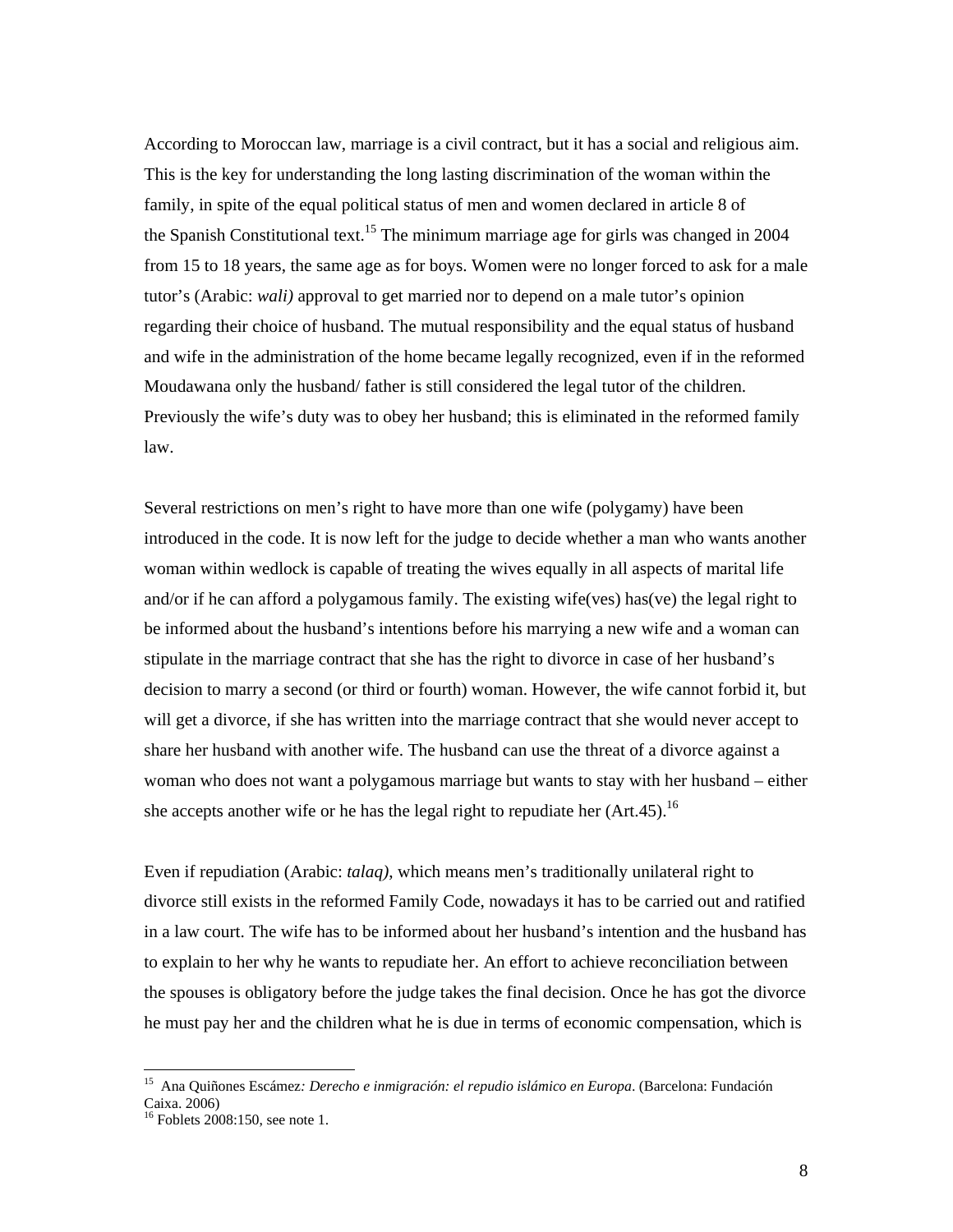mostly a comparatively small sum of money, not a monthly maintenance. The application of the new law is yet not perfectly clear. Foblets writes about women's legal position in relation to men's right to repudiation and to divorce in general:

 "A woman does not have a comparable right to end her marriage by her sole will, except in the cases of a *talaq* 'by mutual consent' (as it is called unofficially in English and translated into French officially as '*divorce par consentment mutuel'*), a *tamlik* (unofficial English translation: 'divorce resulting from a right to choose assigned by a husband to his wife') or a *khol* (official French translation: *divorce par khol'*; unofficial English translation 'divorce in exchange for compensation by the wife', '*khol*' being translated as 'compensation'). But even in such cases, it is the will of the man that is taken into consideration in the first instance.<sup>17</sup>

So women who want to leave their husbands have to ask for a judicial divorce which they can get only if they have legally accepted reasons for it, which in the current law text can be no maintenance, absence, defect, abandoning the house (to be proved). Even if it has become easier for a wife to achieve s divorce than before, especially if she has good reasons for it, in real life money, education and the support of an influential family facilitate considerably the court's decision. The judges' opinions are of great significance for the sentences; their power is great and they are left with a considerable room of manoeuvre which can, as Foblets hints at in the citation above, be negative for the female part of the couple in divorce cases. No female judges are to be found in Morocco, even if they are much needed for the application of the reformed family law.

There also exists a new possibility for getting a divorce in case of 'irretrievable breakdown'. The new code authorises a woman who wishes to end the marriage by filing a petition before court for divorce for *chiqaq* (official French translation: '*pour raison de discorde*'; unofficial English translation 'for irreconcilable differences'). The court must then grant and pronounce the divorce within six months from the date of the petition. According to Foblets, it remains to be seen if this provision can become something equivalent to what repudiation is for men).<sup>18</sup>

Paralleling women's getting a divorce for *chiqaq*, the Family Code now introduces a new way of thinking about divorce: it could be based on mutual consent and it does not have to be based on negative reasons, falling back on accusations of bad behaviour. But the basic attitude of the family law was – and still is in practice– that men have the advantage over women of getting a divorce without difficulty. Divorce was and still mostly is regarded as a male

 $17$  Foblets 2008:151, see note 1

 $18$  Ibid 2008:151, see note 1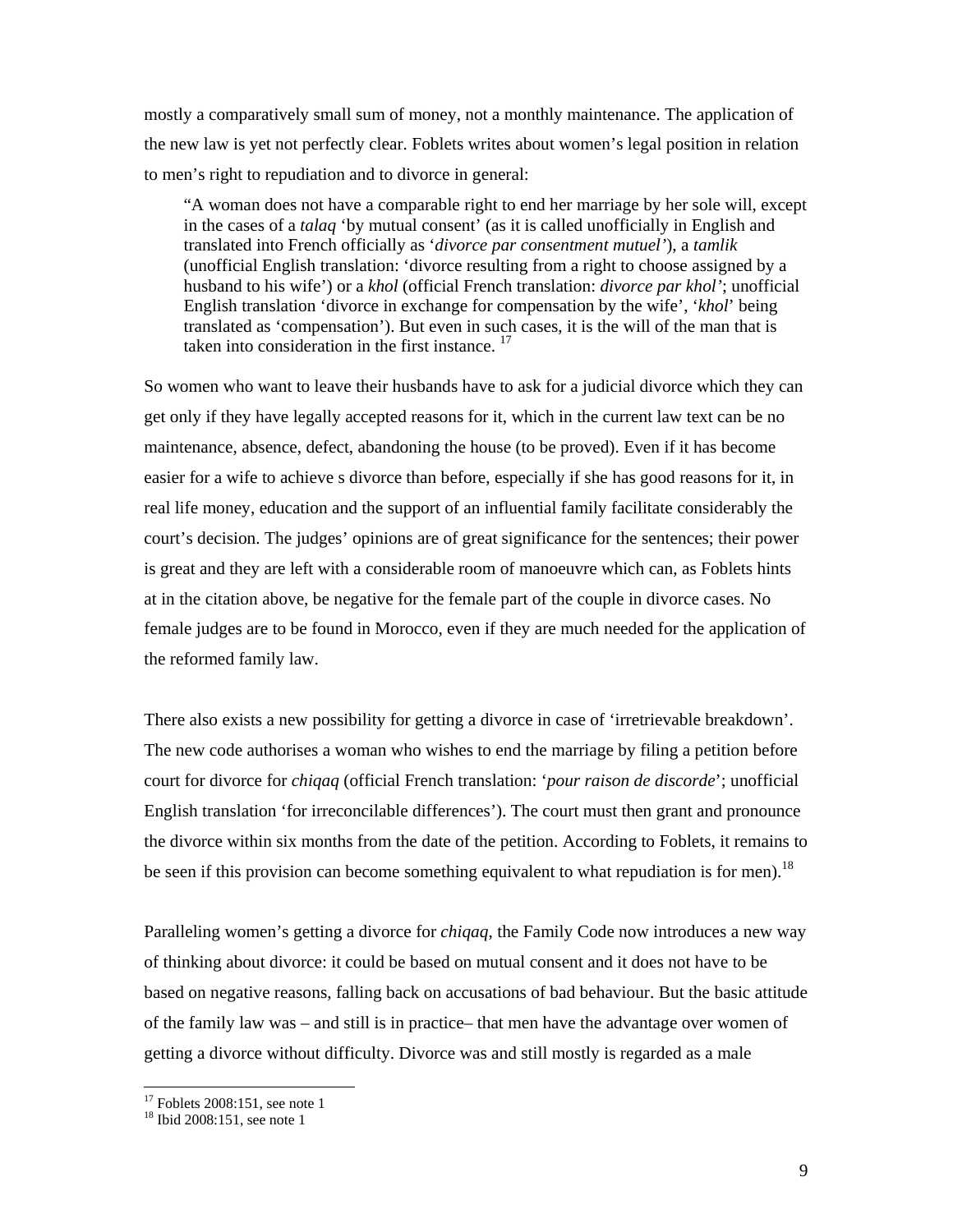privilege, due to the fact that men see themselves as family providers and main tutors of the children. Moreover, because of the bride wealth that the husbands have paid wholly or partly for their wives before marriage, they think they have a legal right to keep their wives and find the idea hard to accept that married women could decide themselves about divorce.

The time for processing a divorce case is long; it may last up to three years before the verdict is taken and in the meantime the woman/ wife cannot marry again. The man/husband can rapidly remarry, as polygamy is still legal. The wife in a divorce process has, however long time it may last, only the legal right of three months of maintenance by her husband and cannot remarry until the divorce process is completed. Little consideration is given to the economic conditions for the wife and the children during this period of time. However, if the man is found to have broken his legal obligations as husband and the wife is conceded divorce, the rest of the bride wealth should be paid to her, if the bridegroom has not already been given her the whole sum. Actually, in most cases part of the bride wealth is not paid to the bride and her family on marriage to prevent the husband to divorce without thinking twice about it.

In line with this way of arguing, in the reformed family law women continue obtaining just half of the inheritance compared with men within the same category according to the sucession rules. This means that inheritance remains a burning issue for the women fighting for economic and social equality in Morocco. The argument used to motivate the conservation of the legal norms about succession has been the same in 1993 as in 2004, when the last reform took place. In the Koran it is explicitly stated that women should inherit half as much as men – again based on the idea that men provide for women. Nowadays, this has become an ideal rather than reality.

To understand this legal norm system, one should remember that the spirit of the International Private Law, of a confessional system of law like in Morocco and a non-confessional system of law like in Spain maintain different juridical logics, as mentioned above in connection with Shari'a. When dealing with secular family law and its application, legal rules and norms based on nationality and residence prevail. Within confessional legal systems, however, one gives priority not only to nationality but also to religion to guarantee the continuity of religious practice in the home country and also in the foreign territory where the believers live.

10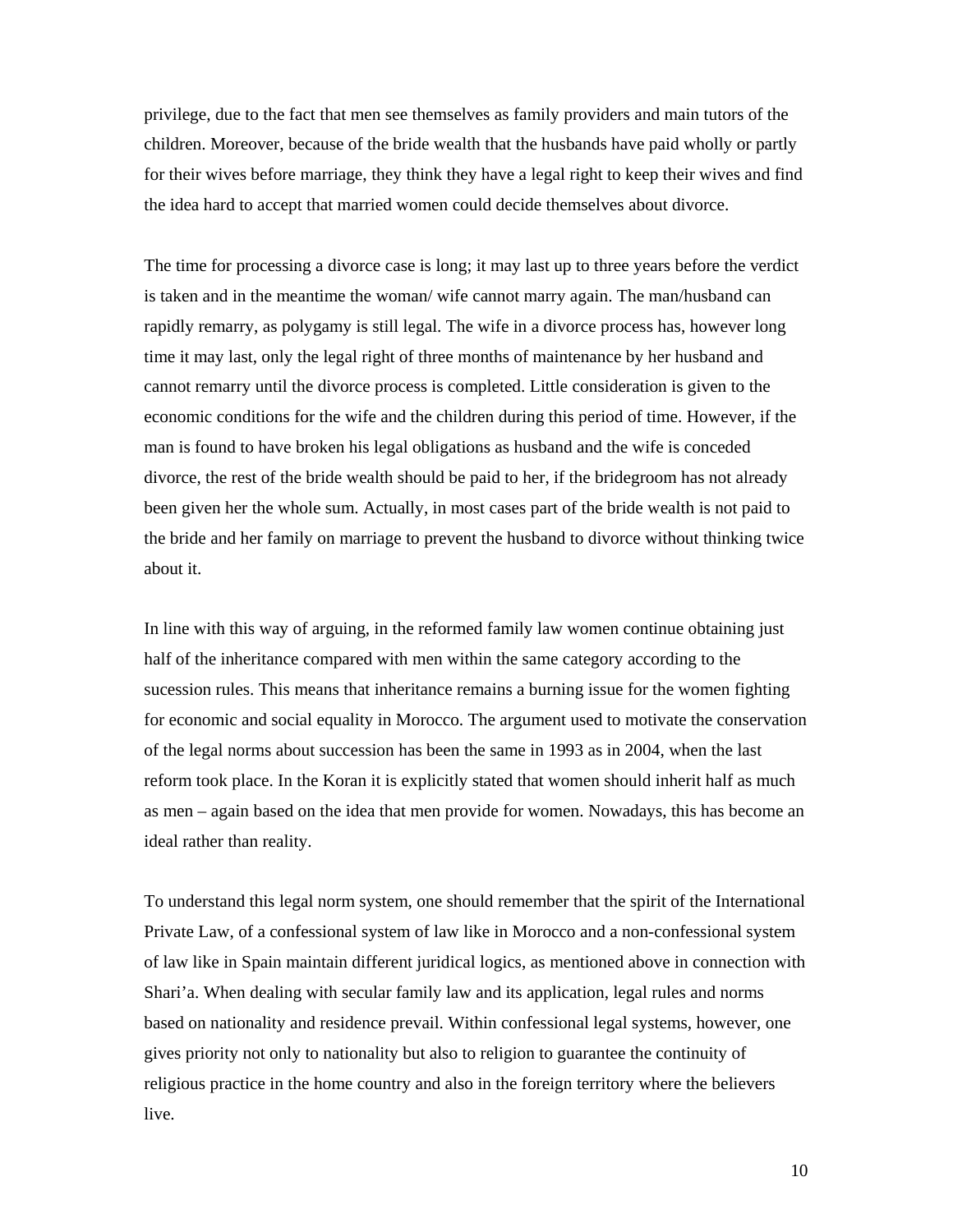## F. The Moudawana and the Moroccan woman in Spain

What impact has the latest version of the Moudawana/ had on the Moroccan migrant women's family lives in the diaspora? The Moroccans who live abroad can nowadays marry according to the local administrative procedures, under the condition that bride and bridegroom agree, that no legal obstacles exist and that the bride wealth is properly paid, in the presence of two Muslim witnesses and, in case it is needed, one tutor.14 Here it is worth noticing that this law simplifies the marriage procedure for the Moroccans abroad and at the same time it permits, for the first time, a civil form of marriage and accepts rules according to the international private law (the submission of the juridical act to the law of the place where the marriage takes place).

Moroccan men and women residing in Europe – in my case in Spain – have now, with the reformed Moudawana, a possibility to decide, up to a certain point, which legal regime they want to apply to their family life. The example mentioned in my case to follow is divorce, in Foblet's article which I am amply referring to in this chapter she investigates Moroccan migrants' multiple legal choices in connection with marriage and divorce (Foblets 2008:168). This choice is something quite new in the history of the law of the European countries. Some Moroccans living in Europe have conserved their nationality of origin, others are combining it with the nationality of the country of habitual residence in Europe. Adhesion to the religion (Islam) and the traditions of the country of origin in some cases explain the attachment of the Moudawana, in some cases such an attachment is missing or exists without any deeper reflection, as a sign of Moroccan identity, whatever is meant by that. Below different attitudes to such an attachment will be illustrated in a case from a Moroccan-Spanish context. Factors such as geographical proximity and mobility rendered easier by obtaining the nationality of the country of residence and travelling without visa and with Spanish and/or Moroccan passports for people with Spanish residence cards have contributed to create a truly transnational community

One has to keep in mind that legal processes are extremely slow and even more complicated to manage at a distance. To make things work more smoothly, the Moroccans living abroad could have a divorce sentence pronounced at the Moroccan Consulate, at least in theory. However, my Moroccan female informants in Madrid say they have heard of no such assistance available at the Moroccan Consulate so far. Women's initiative, when it comes to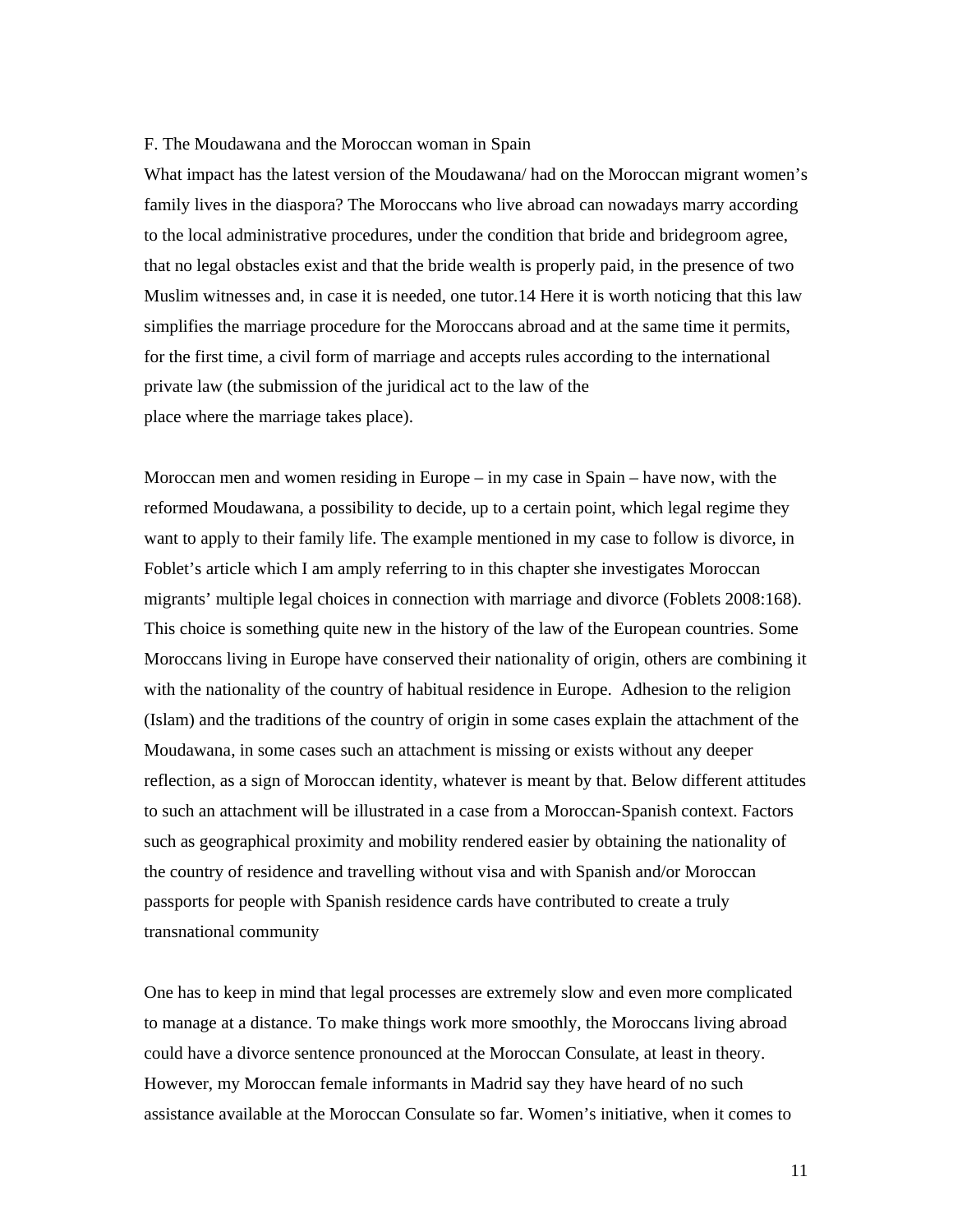take a contact with Moroccan institutions such as a Consulate, may often be minute. Illiterate migrant women seldom dare to approach such places without male support. In divorce cases they would rather rely on different forms of Spanish assistance, as we shall see in the case below, and ask someone at home to consult of a Moroccan Family Court judge, mostly by the help of male family members.

 Concerning divorce it is worth noticing that, as mentioned above, the article in the Moudawana about wives owing obedience to their husbands have disappeared. As a consequence wives nowadays should be able to decide themselves where to live without feeling an obligation to stay in the conjugal home under the control of their husbands. However, even today many migrant women do not dare to return to Morocco because they fear to be obliged to go back to live permanently with their husbands or ex-husbands, in case of having achieved a Spanish divorce, not yet ratified in Morocco.<sup>19</sup>According to the reformed Moudawana the family is put under the shared direction of the spouses. None the less only the father is the juridical tutor of the children under 18 years of age. The mother only becomes tutor in especially urgent cases when the father is absent or dead. But even in such cases, the father before he dies could name someone else to be the juridical tutor of the children. This makes life difficult for those Moroccan migrant women who are widows and want to raise their children in Spain.

As mentioned above, repudiation is an "only for men" way to divorce, which has not been abolished but is more restricted. The obligation to inform the wife is of great importance for the women migrants who before would often remain uninformed about their husbands' divorce in Morocco or abroad. If she does not know that she is repudiated, she cannot raise her legal claim about the financial compensation from her ex-husband. Like the previous family law the current law says that the woman can ask a judge to grant her divorce but only on certain conditions or because of certain reasons.

Concerning material gods, the principle of the separation of property is not any longer salient in the Moroccan Family Law. The reformed law gives the spouses the possibility, in one separate document or passage in the wedding contract, to define a framework of how the property will be revised. In the case of disagreement or divorce, the judge dictates the

<sup>19</sup> Nadia Naïr: "El código de la familia y la mujer emigrante." In Revista *Mugak* (Bilbao: Número 27/040401, 2004)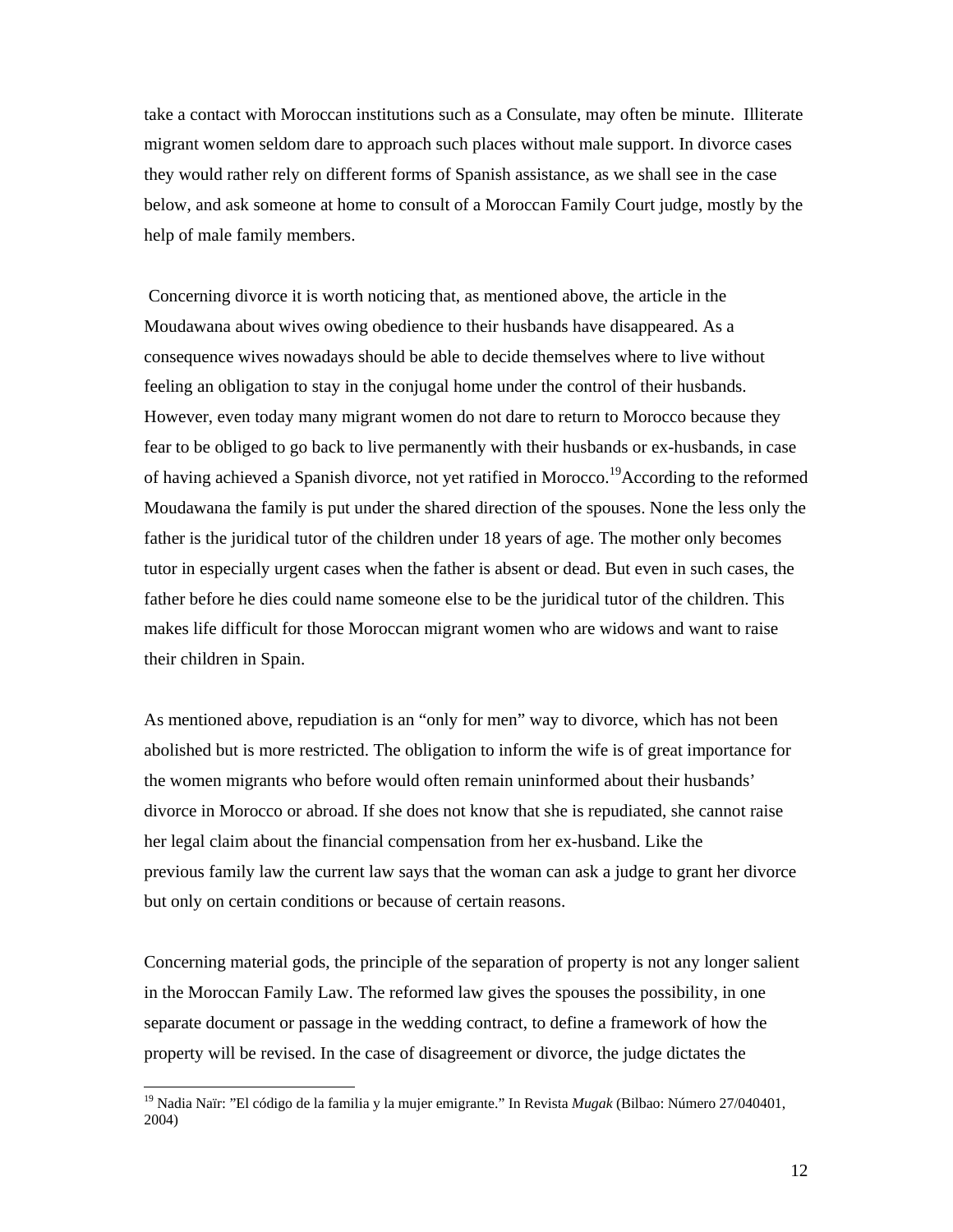contribution of each one of the spouses. Before the wife could only keep the property which was hers; which meant she had no right to anything of the property the spouses had accumulated during their marriage. Most times, Moroccan migrant women (just like other Moroccan wives) invest money in houses or cars in Morocco in their husband's name. If they divorce, they loose it all, unless something more favourable for the wife is inscribed in the marriage contract.

The consequences of divorce applying the national family code are not satisfying for the women, whether they live in Morocco or Spain. Moudawana governs beneficially family life for the Moroccan men in Spain. They see no advantage with the Spanish family code. According to the Moroccan family code the women have only the right to three months of maintenance, i e during the "waiting period", when the divorce is not yet a fact. Divorced Moroccan women in Spain are often left with the sole burden of provision for the children as the ex-husbands often do not fulfil the sentences about maintenance of divorced women and their children. Their relatives at home expect remittances from the women, who have little of no help with the expenses of child care and education in the diaspora. Even if many of these women who live and work in Spain as heads of households divorced, widowed or married with absent husbands - would like to, they cannot visit Morocco with their children without risking to loose the custody of the children to the families of the husband who live permanently in Morocco. The great fear of these women is to have to return without their children to Spain. This fear will last as long as the Moroccan courts do not respect neither the shared *patria potestad* (right to custody of children) nor the woman's right to live and work wherever she likes quite independently.

However, one has to appreciate the changes made so far in the reformed Moroccan Family Law of 2004. Women divorced according to the Spanish Family Code will probably have a chance of validating it in Morocco within not too distant a future. The reformed Moudawana anticipates actually the recognition of foreign decisions, even if up to now the Moroccan jurisprudence has not contributed in any concrete case regarding/on this matter.<sup>20</sup>

In more general terms it can be stated that Moroccan men and women residing in Europe – in my case in Spain – have now, with the reformed Moudawana, a possibility to decide up to a

<sup>20</sup> Saghir De la Rosa yAli Ouald 2006:716, see note 8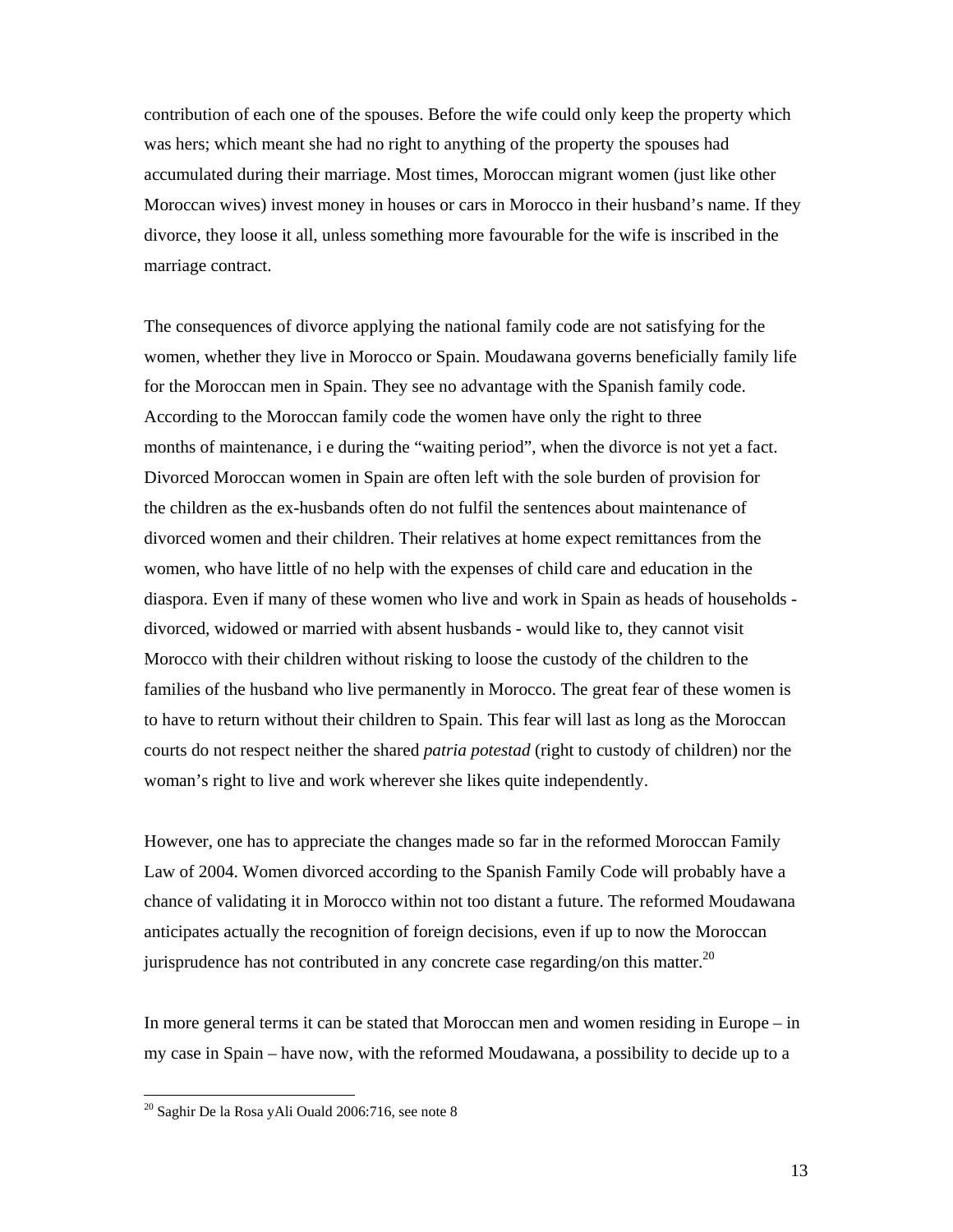certain point which legal regime they want to apply to their family life. The example mentioned in my case to follow below is divorce and in Foblet's article which I am amply referring to in this chapter she investigates Moroccan migrants' multiple legal choices in connection with marriage and divorce.<sup>21</sup> This chance for the Moroccans in Europe is something quite new in the history of the law of the European countries. Some have conserved their nationality of origin, others are combining it with the nationality of the country of habitual residence in Europe. Adhesion to the religion (Islam) and to the the traditions of the country of origin in some cases explain the attachment of the Moudawana, in other cases such an attachment is missing or exists without any deeper reflection, as a sign of Moroccan identity, even if what is meant by that is left unclear. Below different attitudes to such an attachment will be illustrated in my case in a Moroccan-Spanish context. Factors such as geographical proximity and mobility rendered easier by obtaining the nationality of the country of residence and travelling without visa, with Spanish and/or Moroccan passports for people with Spanish residence cards have contributed to create a truly transnational community.

# *G.* The Spanish Civil Code including Family Law

It has since long been in the regulation of the matrimonial contract that the reproduction of a male dominated, not to say a patriarchal, ideology finds it legal outlet in the Family Code, at least in a historical perspective. According to the Spanish Civil Code of 1889, a woman's relations to her husband were, from the legal point of view, the following, as can be read in some selected articles:

-Article 57: the husband ought to protect his wife and she ought to obey her husband;

-Article 58: The wife should follow her husband wherever he decides to live;

-Article 60: The husband is the representative of his wife.

Women were discriminated against in the family law only because they were women. Unmarried women and widows were suffering from special restrictions because they were regarded having an incapacity attached to their sex, not to their family status. Until 1958 women could be not the tutors of their children, while after 1958 they could become tutors with the permit of their husbands. The Civil Code of 1961 gave women political and social rights as well as rights to work outside the home, but only with the husbands' permission. The

 $^{21}$  Foblets 2008:168, see note 1.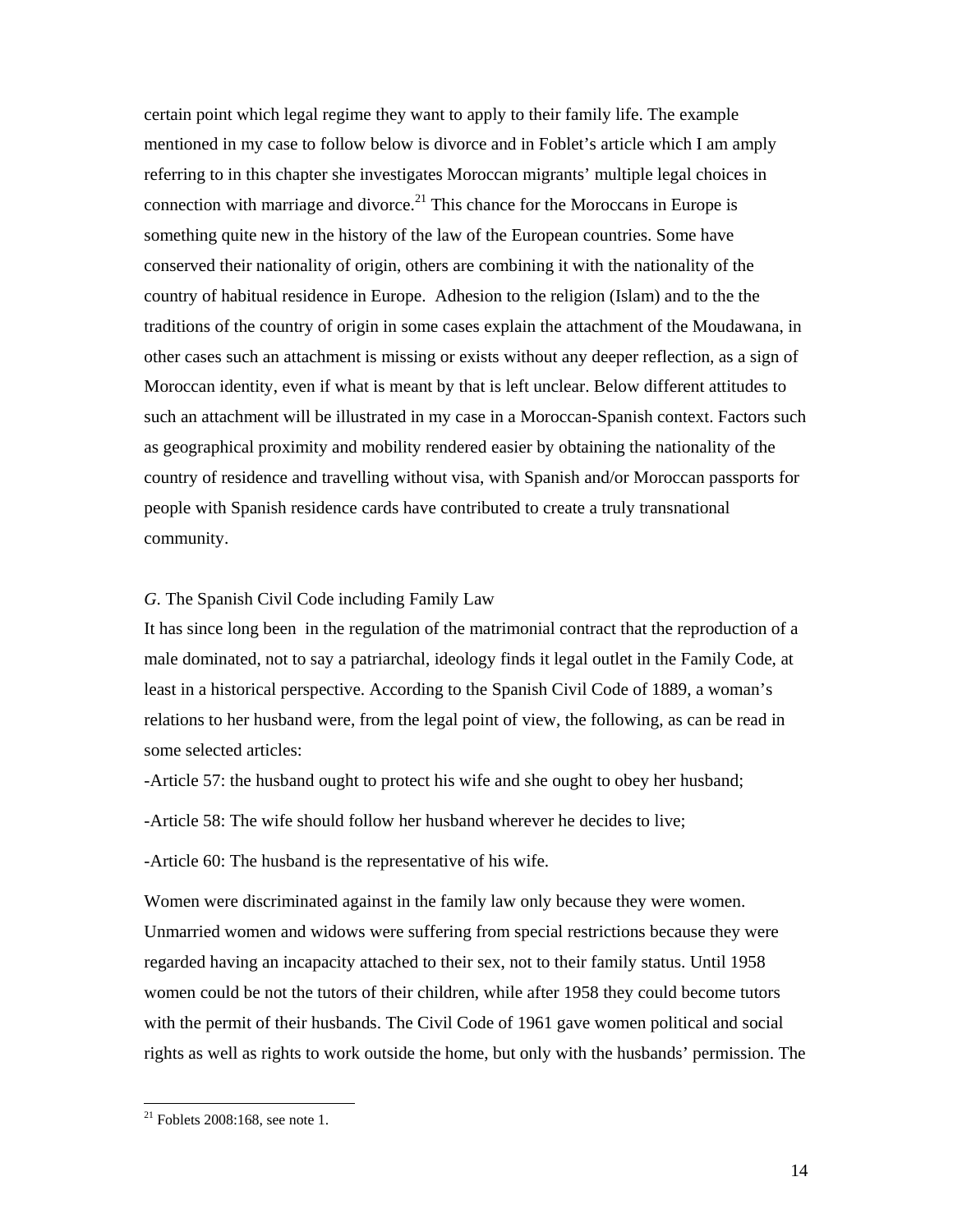men could at any moment change their minds and withdraw the permit. $^{22}$ 

In the article 66 of the Spanish Civil Code of 1981, which is currently in use, it is stated that "the spouses have the same rights and duties" (Spanish*: los cónyuges son iguales en derechos y deberes"*). Both parents are tutors of their children and all decisions within the family shall be taken by the spouses in mutual consent. Property owned by each spouse before marriage is considered to be the spouse's private property and not divided in case of a divorce, while all assets and economic resources achieved during marriage is common property and shall be equally divided upon divorce. To have equal rights and obligations means that the spouses have the same rights and responsibilities as long as they are married. This is also the case after a divorce with regard to custody of children and the maintenance of the children. The one person of the ex-couple who suffers from the worst economic situation after the divorce – most of the times the ex-wife - has the right to receive maintenance from the ex-spouse in the form of a monthly sum, the size of which is stipulated in the verdict.

According to Article 86 of the actual version of the Civil Code, one spouse or both of them or one spouse with the consent of the other one has/ve the juridical right to ask for and to get a divorce by a verdict declared at a juridical court.<sup>23</sup> It has to be noted that before 2005 a divorce was always preceded by a separation phase for the couple. This is not the case any longer. The three most important changes were the following:

- (i) Separation or divorce can be asked for both when there exists a mutual agreement or in case of a demand from just one of the spouses after three months of marriage.
- (ii) If one of the spouses or their children is exposed to violence by the other spouse the postponing period of three months is not obligatory.
- (iii) The divorce demand can be presented and attended without having to allege any reason to legitimize the petition.

This means that no conditions for divorce are listed in the Spanish Family Code the way they are in Moudawana. No matter if it is the husband or the wife – or both – who want(s) a divorce – or for what reason they want it; divorce is every married person's legal right. This is perhaps the most basic difference between the contemporary Moroccan and the Spanish family law systems, and reflects vital differences in the view of men and women as

<sup>22</sup> María Luisa Balaguer: *Mujer y constitución. La construcción jurídica del genero*. (Valencia: Ediciones Cátedra. 2005) 180 f

This is according to Spanish Law 15/2005 of July 8th which modified the institutions of separation and divorce. *Código Civil*. (Sept. Madrid: Editorial Tecnos. 2006)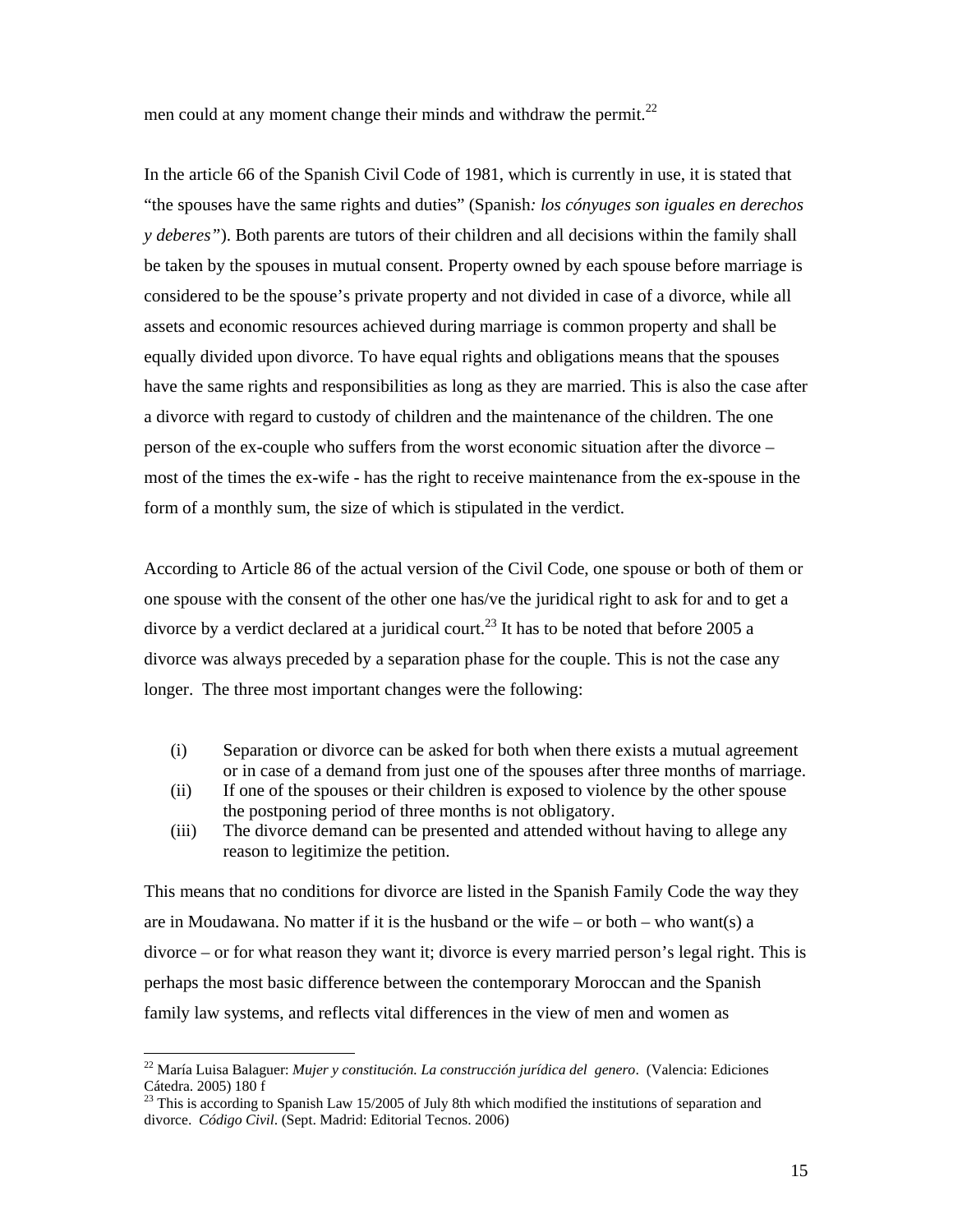autonomous persons in the society of today. However, as mentioned above, not so long ago the Spanish Family Code gave expression of an attitude, similar to the Moroccan, in issues related to gender relationships and family law matters. Shared custody is the rule as long as the spouses/ parents agree and the juridical authority finds it best for the child/children of the couple. Even if the spouses do not agree about this, the judge can decide shared custody of the child/ children, under the condition that one of the spouses wants it and the judge's report is in favour of it.

The Spanish Civil Code states that foreign citizens living in Spain shall follow the family law of their countries of origin if it does not contradict the Spanish public order or is discriminatory. This means that if the foreign family law contradicts what is defined as fundamental rights in Spain, stated in the Spanish constitution and legislation, foreigners in Spain have the right to request the application of the Spanish family code concerning private family matters such as marriage, divorce, custody of children and succession.<sup>24</sup> As mentioned above, the application of the Spanish Civil Code may lead to contradictions and clashes between on the one hand the Spanish legal principles of equality, democracy and human rights and on the other hand Muslim family law Sanchez Martín  $2003:2.^{25}$  Consequently, lawyers from the "Colegios de abogados" (The Lawyers Associations) in Spain have started to study the Moroccan Family Law from a comparative legal perspective to be able to better deal with transnationalism and migrants living under Muslim Family Code in Spain.

#### H. The Mina case

Some cases of clashing legal systems in connection with migrants in Spain and divorce have already been reported in the Spanish press, involving Muslim women migrants living in Spain. As an example I will mention a Moroccan woman who turned to a Spanish civil court to get a divorce from her Moroccan husband in 2003. Her husband refused with reference to the Moudawana.<sup>26</sup> The Moroccan woman chose the possibility of getting a divorce according to the Spanish civil code by referring to article 107 and 9, 3 (discrimination). Her case was handled by a Spanish civil court. The woman won her case in January 2006 after a long legal

<sup>24</sup> A. Motilla y P. Lorenzo: *Derecho de familia Islámica*. *Problemas de Adaptación al Derecho Español*. (Madrid: Ed. Colex 2002) 132, María José Sanchez Martín: "El código de la familia y su adaptación en España." Unpublished paper. (Madrid: TEIM, Universidad Autónoma, 2003) 2. 25 Ibid 2003:2, see note 12

<sup>26</sup> *El País* 10.29, (Madrid 2003) 31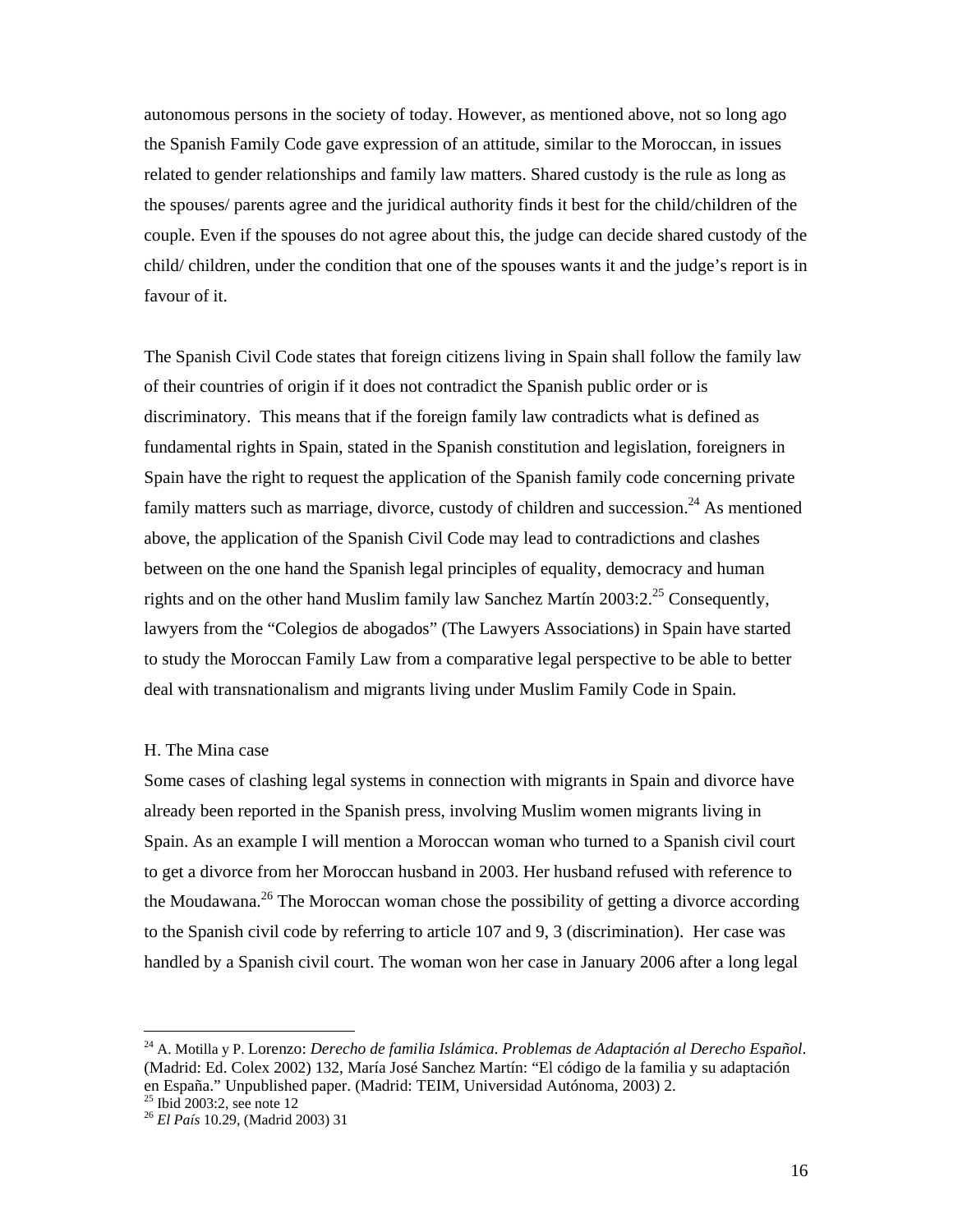procedure.<sup>27</sup> This was only one month after the reform of the Spanish Civil Code was approved of, allowing separations and divorces according to Spanish legislation when the behaviour of one of spouses towards the other is discriminatory or against public order (both spouses being non-Spaniards). The woman explained that she had been forced into her marriage ten years earlier. In Spain she got the divorce against her husband's will, something which would probably had been impossible in Morocco even after the latest reforms of the Moudawana in November 2004. The Moroccan woman also got the custody of the daughter and the ex-husband was prohibited to take the daughter away from Spain without previous judicial authorisation.

In my extended case is about a Moroccan woman, whom I call Mina, the clashes are not between the different law systems but between the Moroccan wife and her husband, both living in Spain. This case is a good example of 'deep' legal pluralism as it shows the coexistence of two legal systems in its Spanish context and how this existence widens the Moroccan wife's scope of choice in her efforts to get a rapid divorce from he Moroccan husband.

I got to know Mina in a suburb of Madrid and what follows is my account of her own story, complemented by her aunt's comments and her lawyer's explanations to me. Mina was married in Casablanca in 2003 with a Moroccan man whom I call Mohammed. She did not particularly want him as her husband, but her parents thought he would be a suitable marriage partner, as he had a work permit in Spain. That meant their daughter had a chance of going to Spain to stay there working with her husband.

Mohammed's sister first saw Mina in a *hammam* (Arabic: sauna bath) in Casablanca and mentioned her to their father and mother as a possible fiancée and future wife for her brother. He lived in a village outside Barcelona, Spain, and reacted positively at to the family's proposition. After the wedding the newly married couple went to the village, where Mohammed rented part of a house not far from his brothers. Many West Africans and Moroccans lived there and worked in the surrounding vegetable cultivations.

<sup>27</sup> *El País* 01.18 (Madrid 2006).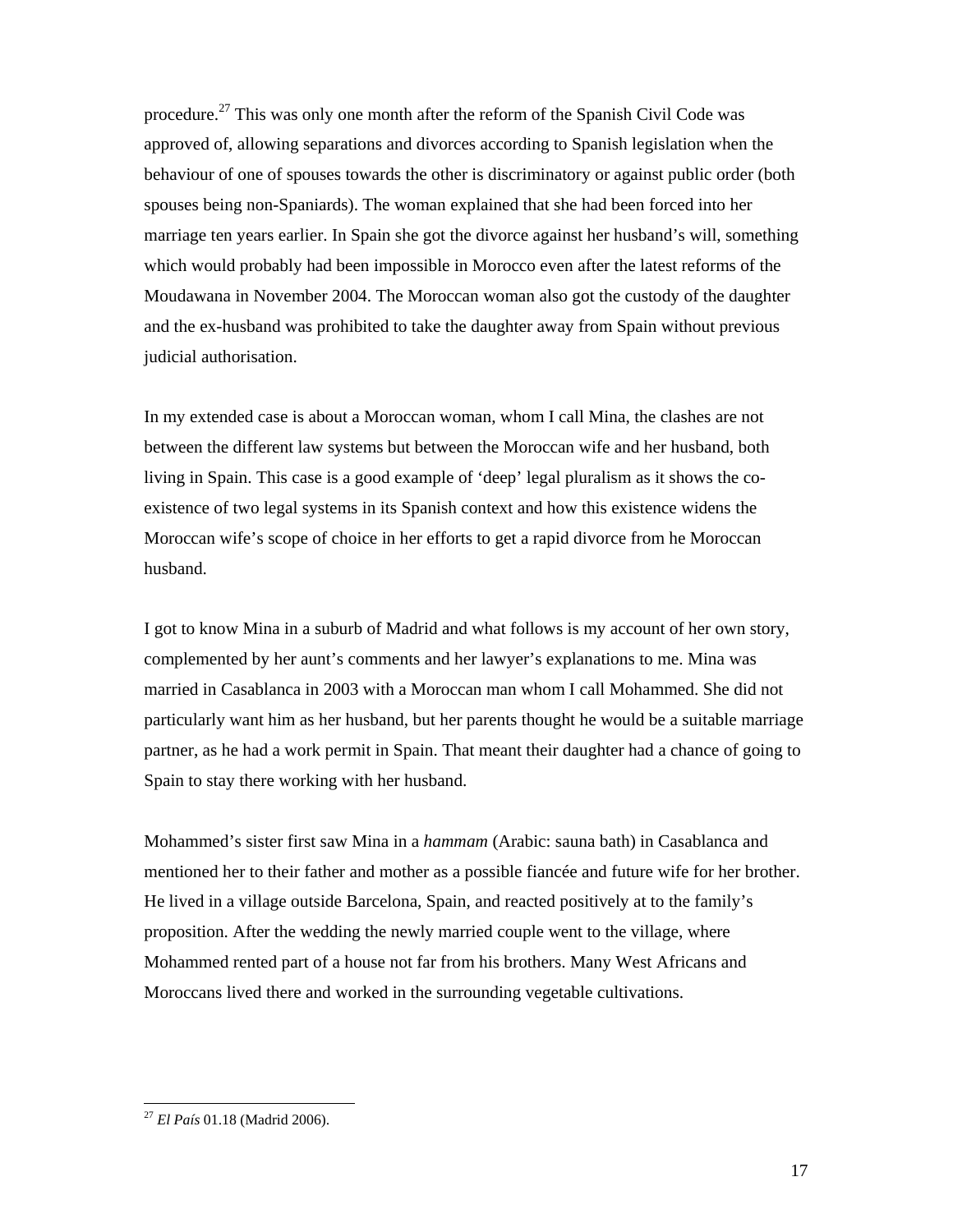As the husband did not want to work himself, he asked Mina to start earning money as soon as possible. She remembered him saying that if she only could get enough money for paying food and shelter and two packages of cigarettes a day for him, he would be pleased because then he would not have to work at all. But Mina did not immediately get any job. In stead she spent the first time alone in this alien setting, without knowing any other people than the husband's brothers, with whom she had little contact. In Morocco Mina was not used to go outside the house alone. In Casablanca where she had lived before marriage, she was always at home with her family, leading a modest life, without talking with anyone but her parents, brothers and sisters.

Mohammed suffered from bad temper and soon began to shout at Mina and to beat her, When ever she did not behave or react the way he wanted. She got frightened and tried to avoid him, which only increased her husband's anger. Once, she said, he got so mad at her that he tried to kill her by putting the bed over her, intending to suffocate her with the mattress. Another time he banged her head against the wall so hard that she was taken to the doctor by his brothers. She had, as a consequence of the battering, got a terrible headache. Mina did not speak any Spanish and the brothers did not explain to the doctor the reasons for the headache. She got some medicine and went home, without a medical report about the damages she had suffered because of her husband's battering. This circumstance made it impossible for Mina on a later occasion to prove that she was qualifying for the measurements provided by the Spanish Integral Law of Gender Violence in the most urgent cases of gender violence.<sup>28</sup> Consequently she could not get the rapid kind of divorce according to the 207 c) article of the Spanish civil code (see note) which would have enabled her to get a work

<sup>28</sup> The Spanish Integral Law of Gender Violence was ratified in December 2004 (*Ley Orgánica* 1/2004, 28.12*, de medidas de protección integral contra la violencia de género*). A number of courts with judges especially trained for the handling of cases of gender violence according to the new law have been established all over Spain. A woman exposed to gender violence (wife-battering or other forms of physical or psychological violence by husband, ex-husband, boyfriend and ex-boyfriend) shall denounce the crime as soon as possible at the nearest police station or a judicial court, bringing a medical certificate of the damage she has suffered (within 48 hours). The Gender Violence judge will have to treat the victim's case immediately, if considered an urgent case with fear for the woman's life, offering the victim shelter in a women's emergency centre and provide police protection. The woman should get juridical help free of charge and economic help to be able to move from the couple's home to a safer place for a certain period of time, mostly set to a fortnight. The perpetrator will be forbidden to approach the woman or the place where she lives. The women will get a rapid divorce (they do not have to wait the stipulated three months) and in the case of migrant women such as Mina, they will get a working permit in their own name as well as a residence card which shows that they are residents in their own right, not as wives of men, who have become their ex-husbands.

The law has been heavily criticised, as the legal application is stricter for men than women: male perpetrators will get a more severe penalty than women for the same cases of gender violence. In practice, there are comparatively very few cases of female gender violence against men.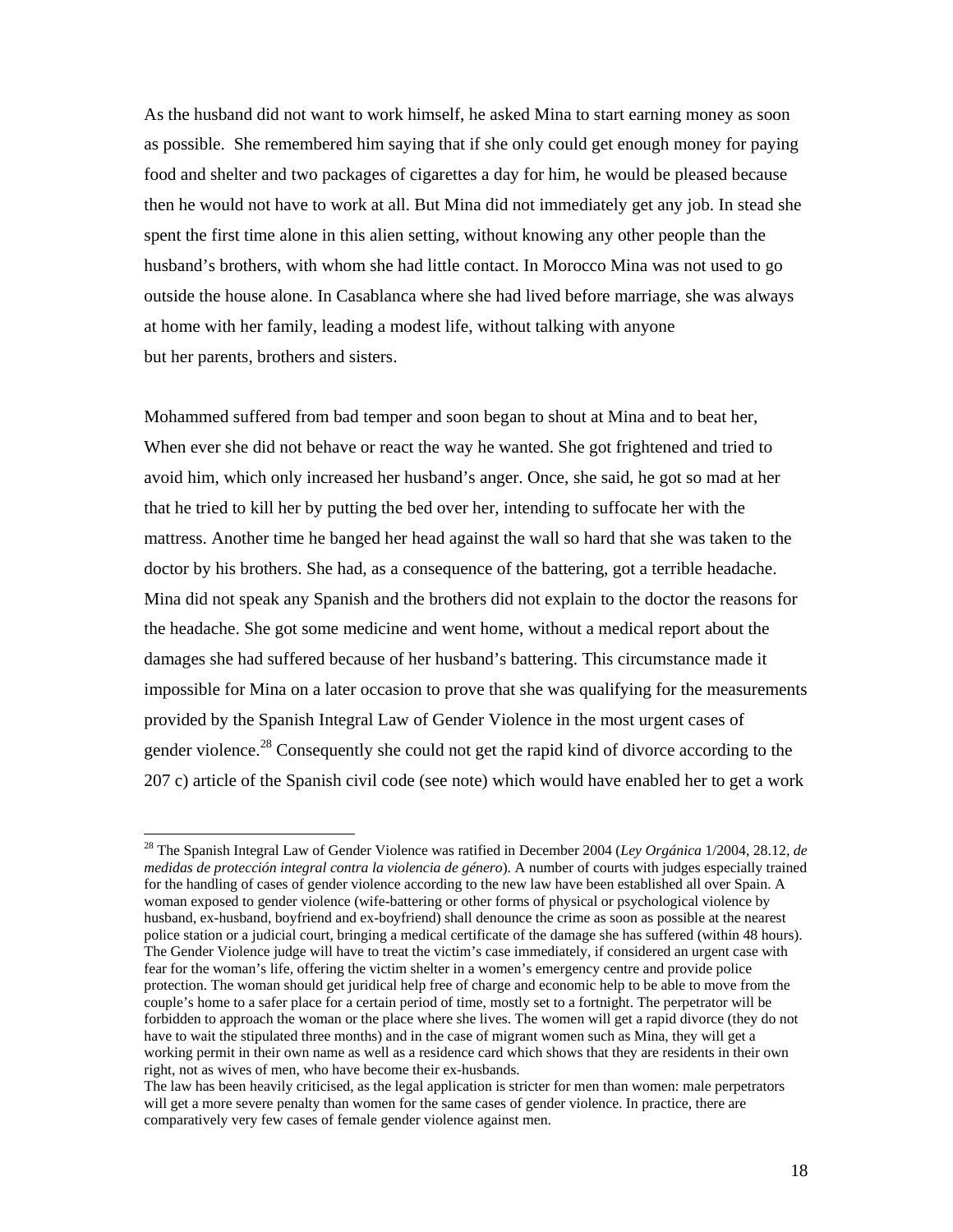permit in her own name and the right to stay in Spain as an autonomous person instead of in the quality of being the wife of Mohammed.

In August 2005 the brothers decided to go Morocco for their holidays while Mohammed stayed in Spain. His brothers did not find it safe for Mina to be left alone with Mohammed while they were their absent, so she went with them back to Casablanca. As soon as she got home, she declared for her parents that she refused to return to her husband, who had beaten her several times, exposing her also to other forms of physical and psychological violence and once even tried to kill her. The parents did not force her to return to a husband like that, but wanted her all the same to go back to Spain to work. They said she had to exploit the possibility of going to Spain by using the permit that she had got as Mohammed's wife. Later they hoped she could change it into a work permit and get a card of residence in her own name, once she had got a divorce in Spain.

A Moroccan divorce was hardly realistic to achieve, according to the parents' considerations in 2005. The husband would never accept that his wife left him, they thought. In practical life the judges most of the times listened to the men's versions in divorce cases, in spite of the Moroccan family law reforms. Moreover, it could be costly to turn to a law court and the parents were poor and illiterate. For them, the main goal was to get some financial help through their daughter's jobs in Spain. One of Mina's sisters needed an expensive medicine, which they lacked the means to buy. They saw in Mina their hope for the future.

End of August 2005 Mina came to a suburb outside Madrid to stay with an aunt. She was brought there by a relative after Mohammed's brothers had left for going back to the village near Barcelona. They did not know where Mina was, but they thought she had remained in Morocco in the home of an uncle. Meanwhile, Mina stayed with her aunt in Spain. She slept in their living-room and helped with the daily house chores. Mina did not dare to go out for fright of meeting her husband, whom she feared might come to the place where she was staying to take her back. Opening the door and answering telephone calls were others things she abstained from for the first couple of months. Later she realized that Mohammed did not know where she lived and felt relieved when she was informed that her parents had refused to tell anything about Mina to the husband's family. They had declared that they did not want their daughter to return to Mohammed.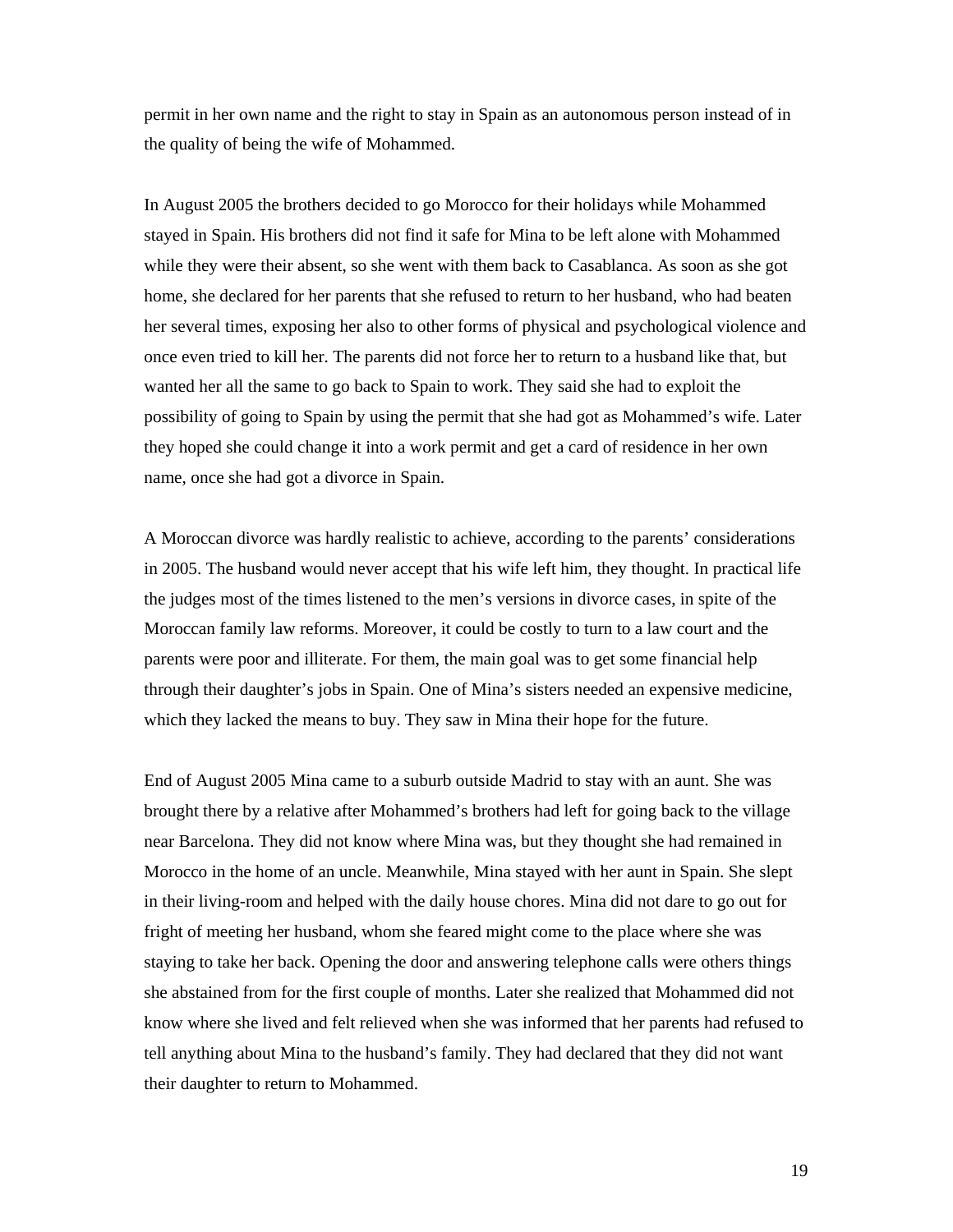Mina began to feel relaxed, though she was still pale and thin, telling her aunt that she would never marry again. Every day she went to school with the children of the family and took them back home after school has finished. She was properly dressed in decent and covering clothes and well wrapped up in a scarf which did not show anything of her hair nor her forehead. The aunt asked Mina to leave the headscarf at home, which covered her front completely, indicating to everyone that she was a very pious Muslim girl. This may get her into trouble one day by Spanish racists, the aunt thought. But Mina refused, just as she refused to see any neighbours nor to make any friends nor go to the cinema or to the parks like other Moroccan girls in their spare time. She never went shopping alone or with other people than her woman host and she refused to take any classes in Spanish. She was hard working and earned money by cleaning houses and offices without any employment contracts or other formalities.

Mina was a devote Muslim, extremely shy and not used to expressing any opinions or participating in any discussions outside the small circle of her mother and sisters in Casablanca. In Spain Mina said she suffered from the Spaniards' gazes at her because she wears a head scarf deeply down over her forehead, a characteristic of a female Muslim believer. She also had problems with when, and where she could pray during the periods of time she worked outside the home of her aunt. Many times she saved a one or more of the daily five prayers until later at night. Mina's life in Spain also contained an element of physical fear of getting "contaminated" (my expression) by the Spaniards' bodily impurity they did not do any ablutions after having sex or going to the toilette like the Muslims and they ate pork. She was also critical their secularized life style. The uncertainty was always present: did the food she was eating – biscuits, sweets of different kinds, chocolate -contain any swine fat derivates? Was the meat she was offered properly killed (Arabic: *helel*)? She said her only wish was to work in Spain in order to earn money for her family and herself. However, without a working permit she could only take badly paid cleaning jobs offered to her by her aunt's network of Spanish patrons/employers and Moroccan clients/employees. These jobs were hard to get and easy to loose.

The strategy the aunt had for her niece was clear right from her arrival to the outskirts of Madrid. Mina had better present herself at the police station of quarter where she lived, denouncing her husband for battering her, and asking for juridical help to get a rapid divorce according to the new Spanish law against gender violence. The aunt had heard about this in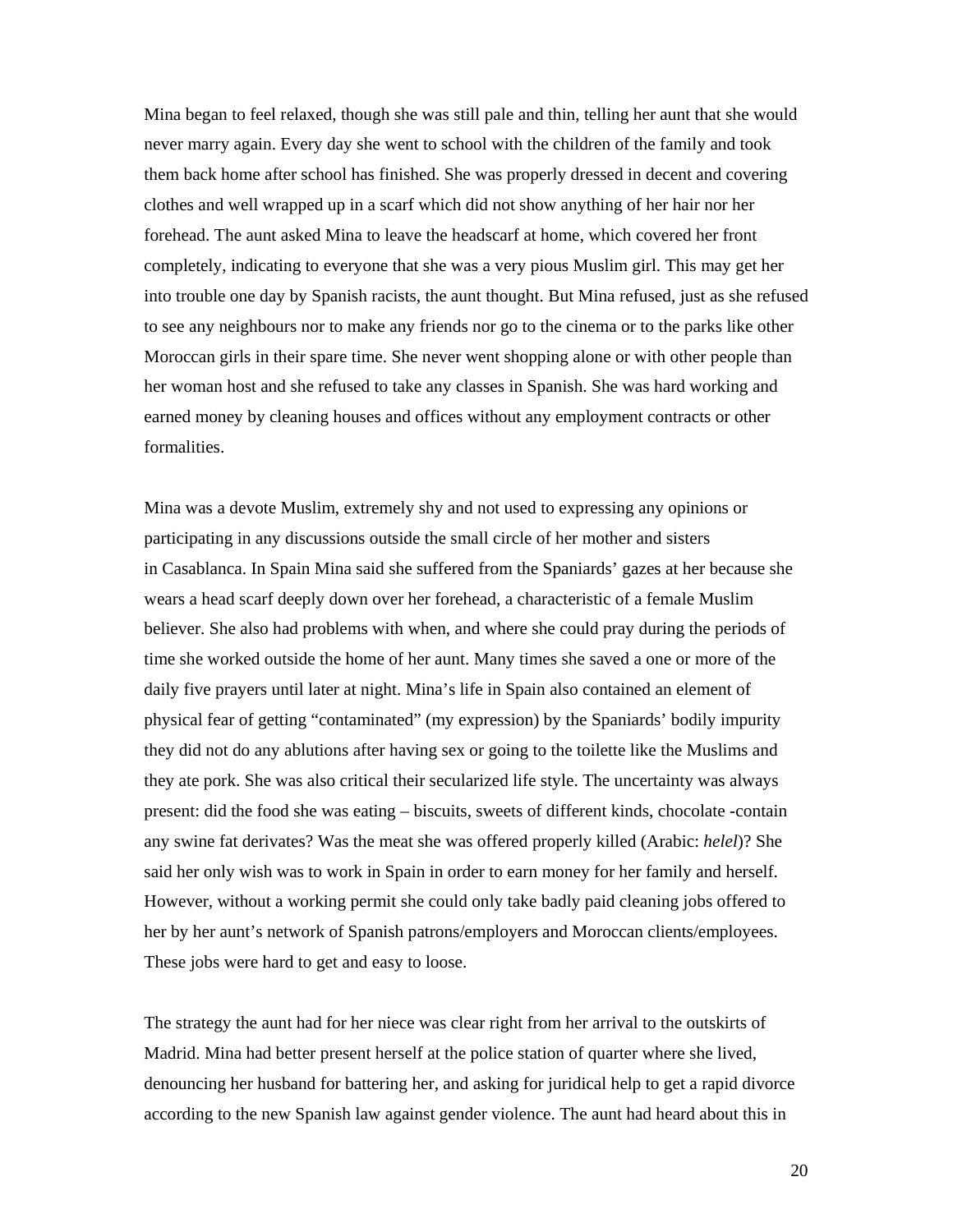the television and her Moroccan female neighbours at the marketplace had talked several times about this legal innovation. The new law could offer Mina a possibility to get a residence card in her own name and a working permit and all this not any longer as the wife of Mohammed but in her own name and person.

The aunt hoped that as Mina could be classified as a victim of gender violence she would not be denied such a working permit and she would get the divorce much faster than would be the case otherwise. Actually, Mina had two law suits against Mohammed: one penal (for gender violence), and one civil (applying for divorce against the husband's will). After some hesitation the judge decided that the law cases would be taken up at one of the Integrated Law of Gender Violence courts close to Madrid. However, the judge decided that as Mina could not present any medical certificate of her husband's physical mistreatment and as she had waited for more than three months before denouncing him to the police, and due to the fact that her husband had not during all this time tried to threaten her in any way, she did not qualify for any kind of police protection. Neither was Mina's case going to be treated as one which demanded an exceptionally rapid legal procedure. The judge consequently ordered that one should follow a prior judicial procedure in order to get the husband's version of what had happened before Mina left him.

In December 2006 Mina decided to sign the papers for divorce according to Spanish civil code procedure. She had not done it before, because she thought the trial in the penal court would take place first. But as her case was not considered to contain immediate danger for her physical wellbeing, it was postponed until later, after the divorce had been conceded – if Mina by then really wanted to continue her case in the penal court against Mohammed. The lawyer meant there was a very good chance for Mina of getting her divorce according to the Spanish Family Code, as hers was a clear case of gender discrimination. Moreover, the couple had no children and Mina did not want any property, no financial compensation nor maintenance from Mohammed. In January 2007 the lawyer told Mina that the divorce demand was received and the legal process had started. Mina most probably would have her divorce within six months. The main reasons for divorce were, as said, that Mina had been exposed to gender discrimination, and also the fact that she had not lived with her husband during the last three months.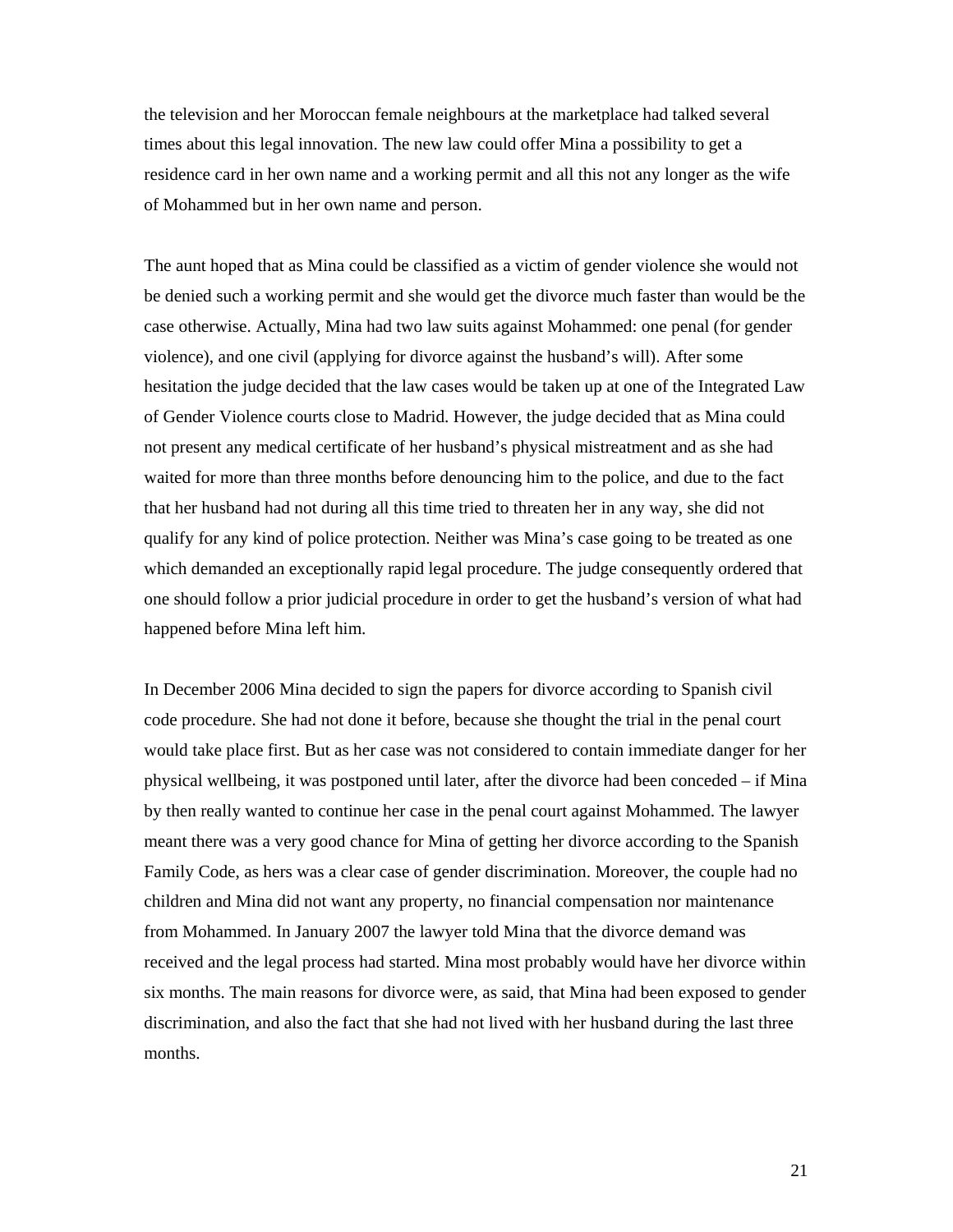In the meantime the husband had several times called Mina's family in Casablanca about Mina and also asked a friend living close to his family in Morocco to intermediate between Mohammed and Mina's family. That man told her brother that Mohammed was now working regularly (which probably meant not drinking liquor or smoking hashish any longer). The friend said that Mohammed earned good money and that he wanted Mina to come back to him. Her brother had repeatedly declared that Mina refused to return to Mohammed. Mina's aunt later reported that the friend in Casablanca himself had proposed to marry Mina, once she had gotten the divorce, as she did not want to live with Mohammed. Her brother had again said she was not thinking of marriage but of divorce only.

The Spanish legal divorce procedure advanced by sending Mohammed the obligatory information about the civil law suit against him and a plea to confirm the reception of the divorce papers by signing them and sending them back to the legal authorities. As there was no answer from him, the police searched for him both in the village indicated by Mina and in the neighbouring village where he was said to live ultimately – but in vain. During Spring 2008 new efforts were made from the Spanish court to reach Mina's husband without results. This fact delayed the accomplishment of the divorce, as the judge in Madrid refused to follow the routine of notifying him by edict, declaring the divorce between the couple valid after twenty days of official declaration in a public place. Such a proceeding was not unusual in similar cases.

Through Mohammed's parents he had been informed that Mina lived near Madrid, not somewhere in Morocco, as he had believed. His parents and sister-in-law in Casablanca had become really upset by this piece of news. Especially the wife of Mina's brother-in-law was furious, according to what her brother told Mina on a later occasion. That woman had complained that while she had to spend her all her time in the home of her parents-in law as a kind of unpaid servant, left with almost no money, as her husband sent home the monthly sum from Spain to his parents with no amount indicated only for her, Mina had the chance to earn money for herself living of her own. As Mina was still married to Mohammed, what she earned in Spain should not be only kept only by her but shared also with Mohammed and his family, they all thought.

In the beginning of 2008 Mina's brother finally got tired of waiting for the Spanish divorce to materialize. He thought the reformed Moudawana, which he knew was increasingly practiced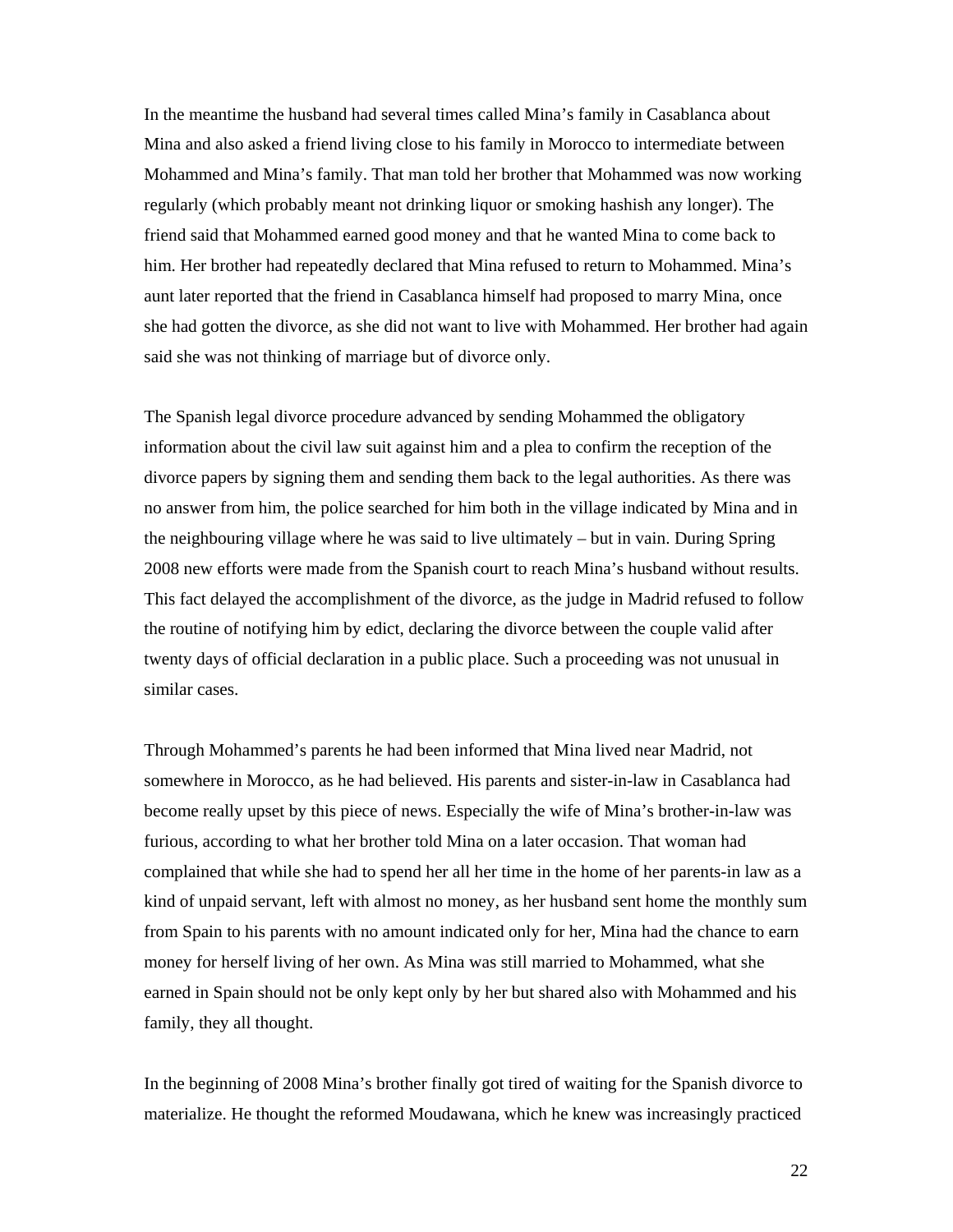in the big Moroccan cities, would offer a more radical solution to Mina's problem and was worth trying. Besides, a judge had settled in the same quarter close to his family, to whom the brother felt he could turn to in the divorce matter. The fact that Mina had been maltreated by her husband and that they had no children he thought would make it possible for Mina to get a divorce in Morocco, the brother argued. She could then marry again with a Moroccan and live without problems in her country of origin if she wished, while a Spanish divorce was still not valid in Morocco. Moreover, the judge could find out about if Mina had a right to economic compensation from Mohammed and in that case with legal means make the ex-husband to pay, he opined. The brother turned first to Mohammed's family with the proposition of a divorce for Mina from Mohammed, but the answer was no. He then consulted the judge, and Mina was called upon to give her version of what had happened at the Family Court of his district of Casablanca.

While writing these lines in July 2008 any information about the definite outcome of this law case is not available. Mina's aunt has told me that Mina will have to make one more visit to the Family Court in Casablanca to sign some papers and that she will probably get her Moroccan divorce in October. Not until I have seen the marriage and divorce acts it will become perfectly clear what kind of divorce that Mina has got and on what conditions. Her husband in Spain has remained invisible and has avoided contacts with the Moroccan and the Spanish judicial authorities. Mohammed's parents keep asserting that they do not know where or if their son lives in Spain.

# I. Comments

Drawing on the text of the reformed Moroccan Family Code and interpreting the narratives of those people involved in the Mina case that I know, make it possible to discern some of the different actors' strategies. However, due to the current uncertainty about what is theory only and what has become practice in the application of both the Moroccan Family Code and the Spanish Law against Gender Violence I am left with many question marks concerning the development and end of this divorce case. New laws take time to gain effect and economic resources may be too scarce to carry the reforms through even if the intensions are good. The result will be seen in the long run.

To start with Mina's involvement, it remains clear that she wants to liberate herself from the madman she married and first of all by application of The Spanish Integral Law of Gender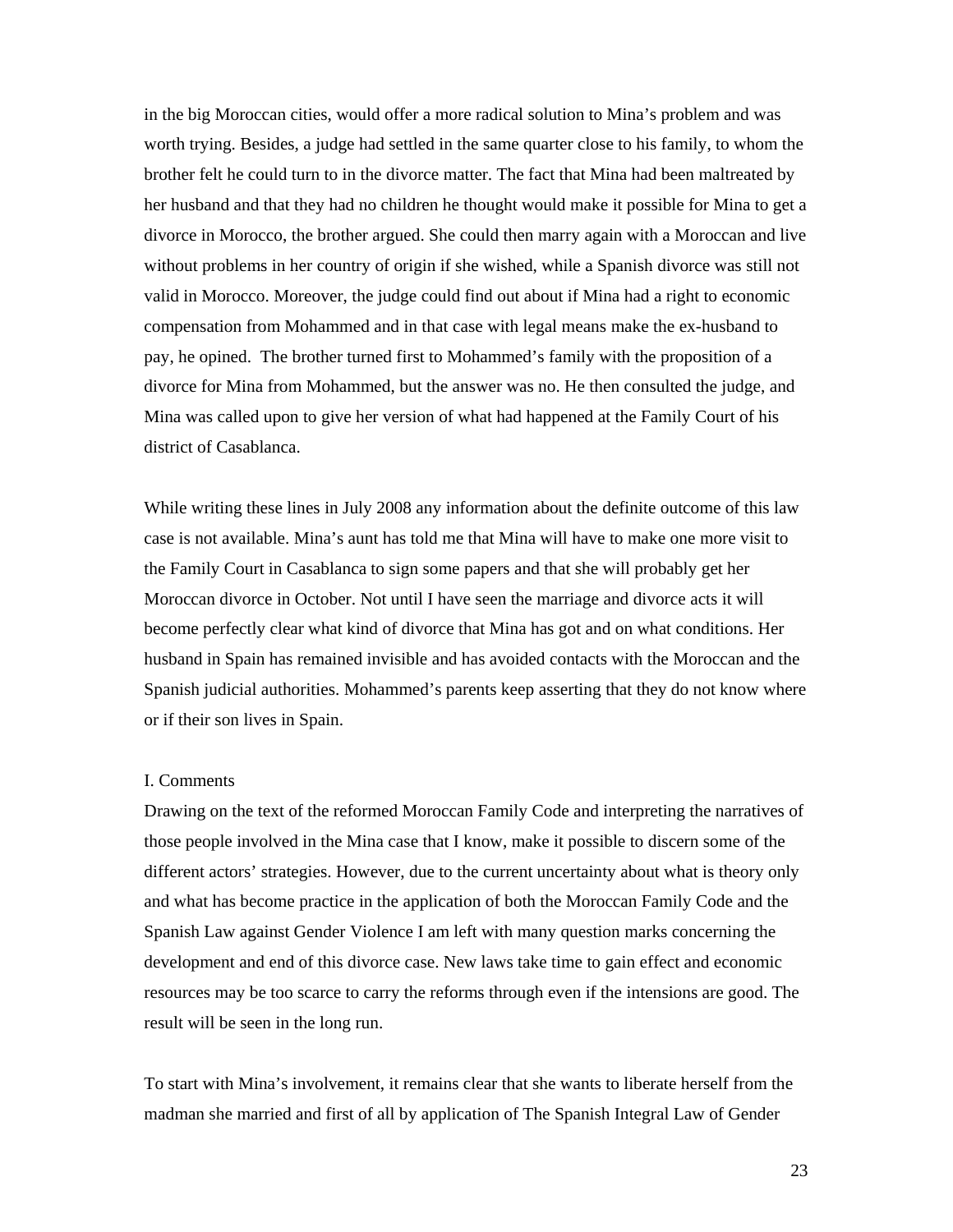Violence and the current Spanish Family Code. She has good reasons for it, as repeatedly told. However, getting a Spanish residence card and a work permit in Spain in her own name has nothing to do with her religious conviction. She is a very pious Muslim, who does not express any animosity caused the Moroccan legal and religious norm system. Neither does she blame Moudawana for offering more and better legal means for divorce to husbands than to wives. Mina strongly dislikes just one particular Moroccan man, Mohammed, who maltreated her and who wanted to take advantage of her in a ruthless way. The reasons that Mina wants to profit from the Spanish judicial system are, as we know, highly pragmatic. However, besides her Spanish divorce, she has always hoped to get divorced in the Moroccan way as well sooner or later, through the Family Court in Casablanca. If not there, she will try through the Moroccan Consulate in Madrid if needed, her aunt told me, as soon as Mina is divorced according to the Spanish Family Code. Her aunt then counts on the support of some Spanish and Moroccan contacts or patrons that she has got through her work in Spain. However, as for the moment it seems easier for Mina to get her divorce in Morocco, the most recent development of her case shows that the reformed Moudawana is able to act more rapidly than the Spanish legal institutions. It remains to be underlined that in this case of legal pluralism, one legal instance is not informed about the steps of the other and that it was the anthropologist's task to tell the Spanish lawyer about the efficient handling of Mina's case in the Casablanca Family Court – so far.

Mina's brother wants his sister not only to get a divorce according to the reformed Moudawana, but also to get an economic compensation from Mohammed for the suffering he has caused her, besides demanding her fair share of the couple's common property in Spain. Mina can also claim the rest of her bride wealth from Mohammed in case of a divorce, as one part of it was withheld when she married. This is usually done to prevent the husband to divorce his wife or rather to repudiate her too easily. Before the reform of the Moudawana the only solution for Mina to get a divorce would have been a *khol*, i e Mina's paying a sum of money to Mohammed for "repudiating" her, thereby getting his consent to letting her free. But currently there exists a new possibility, mentioned above, called 'divorce for *chiqaq'* in cases of what was called "irreconcilable differences". Mina's brother may think about testing the legal consequences of such a law suit.

Mohammed and his family are probably convinced of their legal right to get Mina back to him, as she has abandoned their home in Spain in spite of being married to him and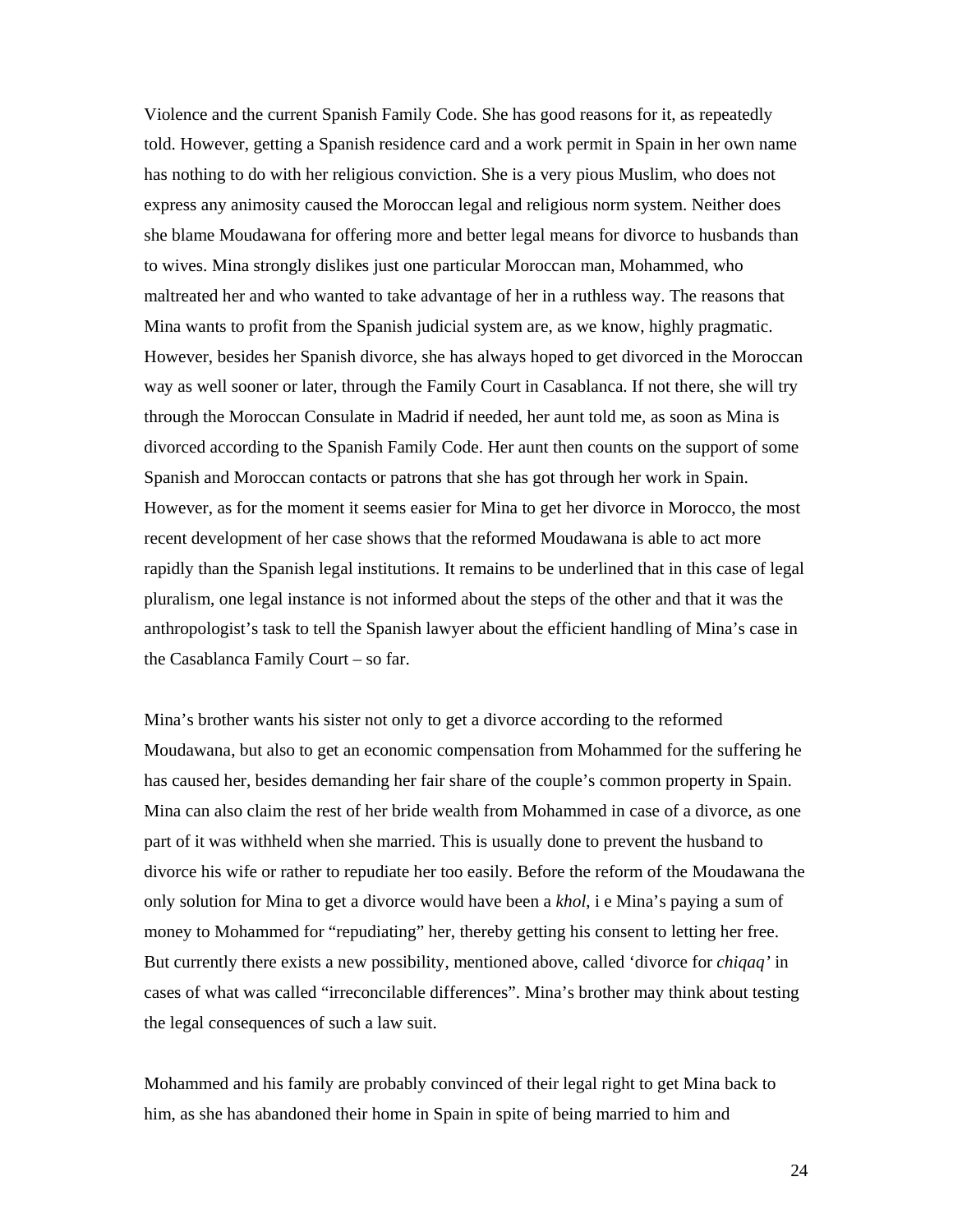considering the part of the bride wealth he had already paid. Such a sum of money he does not want to loose by just letting her disappear. The fact that Mina, still his wife, is working and earning money in Spain out of reach for him or his family in Morocco, makes it even harder for Mohammed to accept that Mina has abandoned him. As wife battering is hard to prove and he does not admit any maltreatment of her, Mina would have been legally forced to go back to her husband according to the former Moudawana if she had lived in Morocco. Now Mohammed must feel uneasy, as legal pluralism makes his legal situation in Spain difficult. He knows that he risks to be punished according to Spanish criminal law for wife battering and that the Law against Gender Violence is tough against male perpetrators. Moreover, he does not want to facilitate for Mina to get a Spanish divorce with a residence card and a work permit of her own. Consequently he is hiding from the police and the judicial authorities and he probably distrusts the reformed Moudawana and its legal scope in cases of divorce, as it is not yet well established in practice and greatly depending on the attitude of the judges. So Mohammed is one of those men who does not accept the reformed Family Code and has probably asked his family to turn to a judge of the traditional kind to fight for his legal rights.

Mohammed's sister-in law's negative reaction to Mina's living without a husband in Spain as a house cleaner and as such earning money for her own use is interesting. It reveals how oppression and gender discrimination can generate more oppression and serve as a hindrance for legal reforms from which also Mohammed's sister-in-law and other Moroccan women would have been able to benefit in the long run. Instead her envy and the anger she feels over her own situation stop all tendencies to influence Mohammed's parents and or brother in another, more liberal direction.

The Spanish judge's reason is not known for insisting on a prior juridical procedure instead of proceeding to a rapid verdict. She prolonged the legal procedure considerably when she, as a consequence of not having localized Mohammed, did not notify him by edict. This is usually the case when the person searched for after twenty days of delay has not contacted the legal authorities, counted from the day the official announcement is made in a public place. After that period the verdict is passed and the case can be settled. The judge's passivity when confronted with Mohammed's invisibility and silence has considerably retarded Mina's case. Perhaps the judge does not rely on Mina's version of what has happened during her marriage with Mohammed. Several cases of female manipulations of the Law against Gender Violence in Spain have been detected so far. However, from the perspective of legal pluralism it will be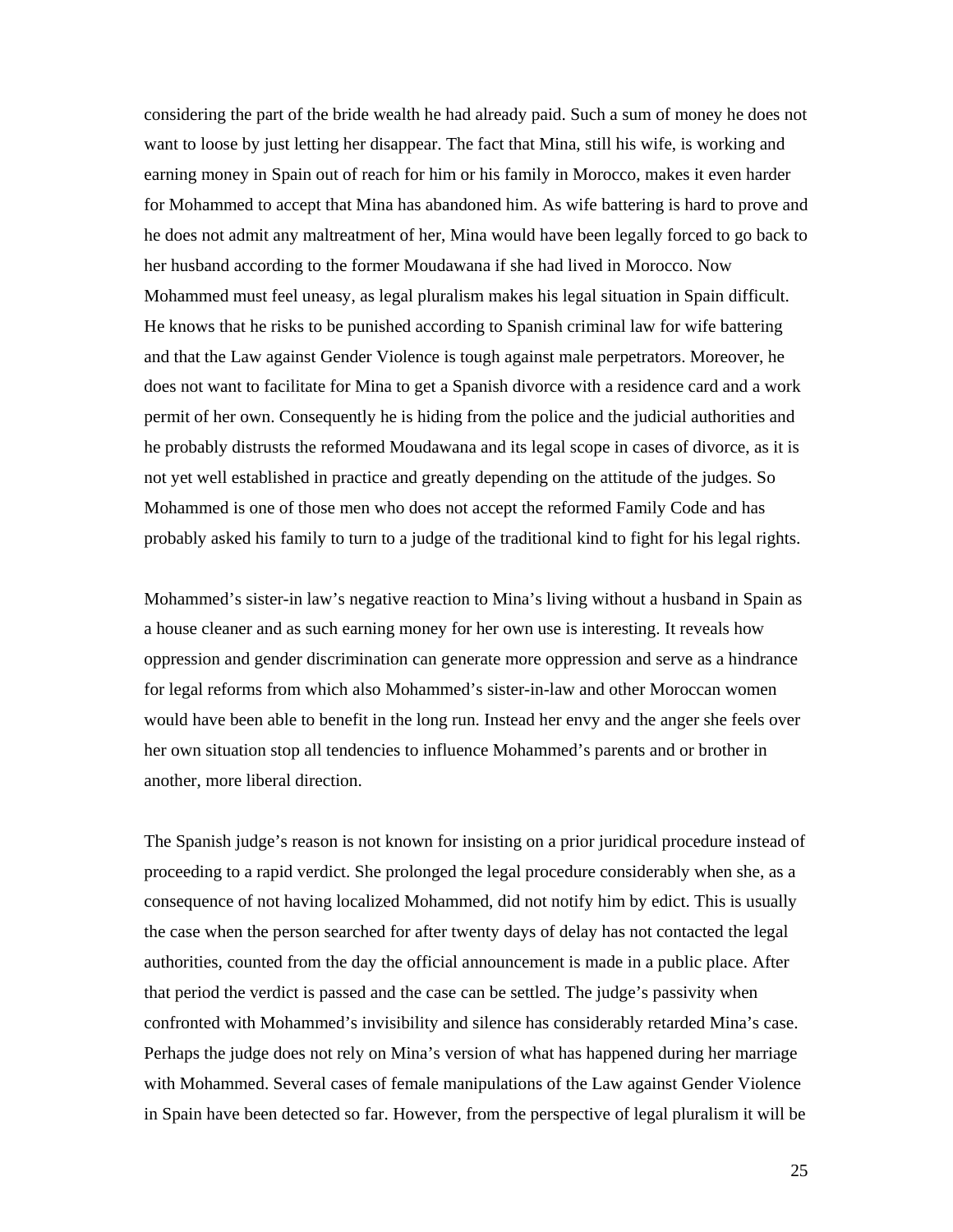of importance to investigate what lies behind the judge's way of acting. Once she will be back from her Summer holiday in September 2008 Mina's lawyer will find out about the judge's attitude in this matter.

# *J. Conclusions*

According to Franz von Benda-Beckmann, who is the most eminent social scientist to deal with the concept of "legal pluralism" in an anthropological way, too much time has been devoted to "conceptual, sometimes rather scholastic argumentation". <sup>29</sup> He thinks the discussions between those who gladly use and those who resist using the concept easily become sterile "unless they are rooted in the analysis of empirical situations and historical processes, and unless they are made parts of a more comprehensive social scientific understanding of the world of which law and legal pluralism, however defined, are only one aspect and part."<sup>30</sup> My intention with this chapter has been to follow the track marked by von Benda-Beckman and show how many factors actually contribute in shaping the social and juridical reality of people in multicultural and legally plural Spain. In the Mina case the fact that the Spanish Family Code has a mainly secular law spirit, based on Western ideas about gender equality with respect to marriage and divorce, does not prevent Mina to take advantage of the law system, without identifying with the secular ideals of the Spanish society. She has as her over all ambition to earn money in Spain without being dependent on of any man, her heart and mind being deeply attached to Casablanca. Spain is for her a locality without any notions of home, just work. Mina identifies with Islamic ideals and practice.<sup>31</sup> Still, the legal activities in Spain which she engages in such as denouncing her husband, resulting in one penal and one civil law case at secular Spanish courts form part of the necessary procedure to "get the papers" for work, to be able to earn a better salary and having more civil rights. This is all there is to it, she keeps telling me. It is her brother in Morocco who insists in arguing for that his sister should also have some economic compensation from her (ex-)husband.

Mina is unaware of - or avoids on purpose - any financial obligations in Spain, such as paying the monthly sum to Social Security to get an insurance in case of illness, which covers expenses for medical treatment, including hospital care. She lacks trust for the Spanish society

<sup>&</sup>lt;sup>29</sup> Franz von Benda-Beckman: "Who is afraid of legal pluralism?" Slightly revised paper presented at the XIIIth Congress of the Commission on Folk Law and Legal Pluralism, 7-10 April, 2002. In *Journal of Legal Pluralism* (nr.47, 2002) 37-83

<sup>30</sup> Ibid 2002:74, see note 29

 $31$  See above Foblets 2008:168, note 1.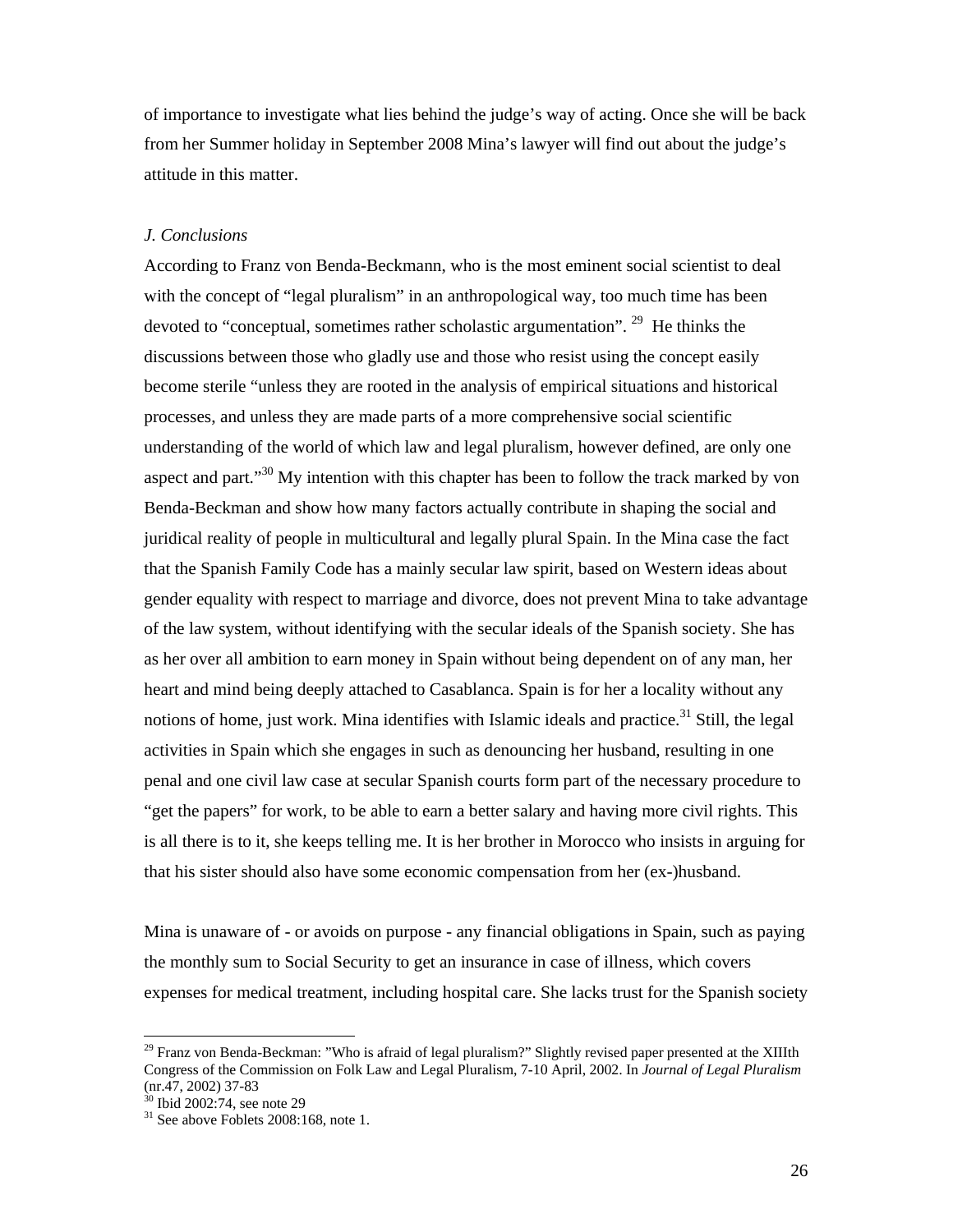and authority, just as she does for the Moroccan equivalencies. The best is to remain outside the Spanish welfare system, she thinks, in an effort to spare herself of any unnecessary troubles and expenses. The idea of sharing a common good with a group of unknown and unrelated people is unacceptable for her in the current phase of her life. However, once she has gotten her work permit and residence card, the things will change also for Mina both with respect to paying taxes and to contribute to Social Security. These will be obligatory demands on her.

The content of the reformed Moudawana is something Mina does not know much about. Her aunt, who has taken good such care of her during her three years in Spain, is the one who has informed Mina about women's legal rights. The aunt continuously exchange news about these important issues with other Moroccan women in the market places and on women's parties, as mentioned above. Mina is not alone being ignorant about the content of the Spanish or the Moroccan Family Codes and of the scope of one's legal rights as a resident or a national in Spain. Generally speaking, more attention paid to family law systems and to the existence of legal pluralism in Spain is needed among migrants as well as nationals. Among students of law and of social sciences more data about what is actually achieved within this field of investigation has also to be collected and analyzed.

One aspect to study in relation to legal pluralism and transnationalism is the gendering of laws between the states inside and outside Europe and its effects on men and women migrants in Europe – in this case in Spain. Advocates of group rights for minorities have not sufficiently or adequately addressed that such rights in many cases are antifeminist. An activist like Okin defines the concept of *feminist* as the belief that women should not be disadvantaged by their sex but be recognized as having human dignity equal to that of men and that they should have the opportunity to live as fulfilling and as freely chosen lives as men can.<sup>32</sup> The reason why the legal situation of Muslim women migrants often can be qualified as precarious is twofold. First, Spain and other receiving countries in Europe tend to treat cultural minority groups as monoliths – the European countries pay more attention to differences between and among groups than within them.<sup>33</sup> Second, these groups are, just like the societies in which they exist, gendered with substantial differences in power and advantage between women and men. Moreover, advocates of group rights pay little or no attention to the private sphere. Yet, the

 $32$  Okin 1999, see note 10

<sup>33</sup> Gerd Baumann: *The Multicultural Riddle*. (London: Routledge. 1999)